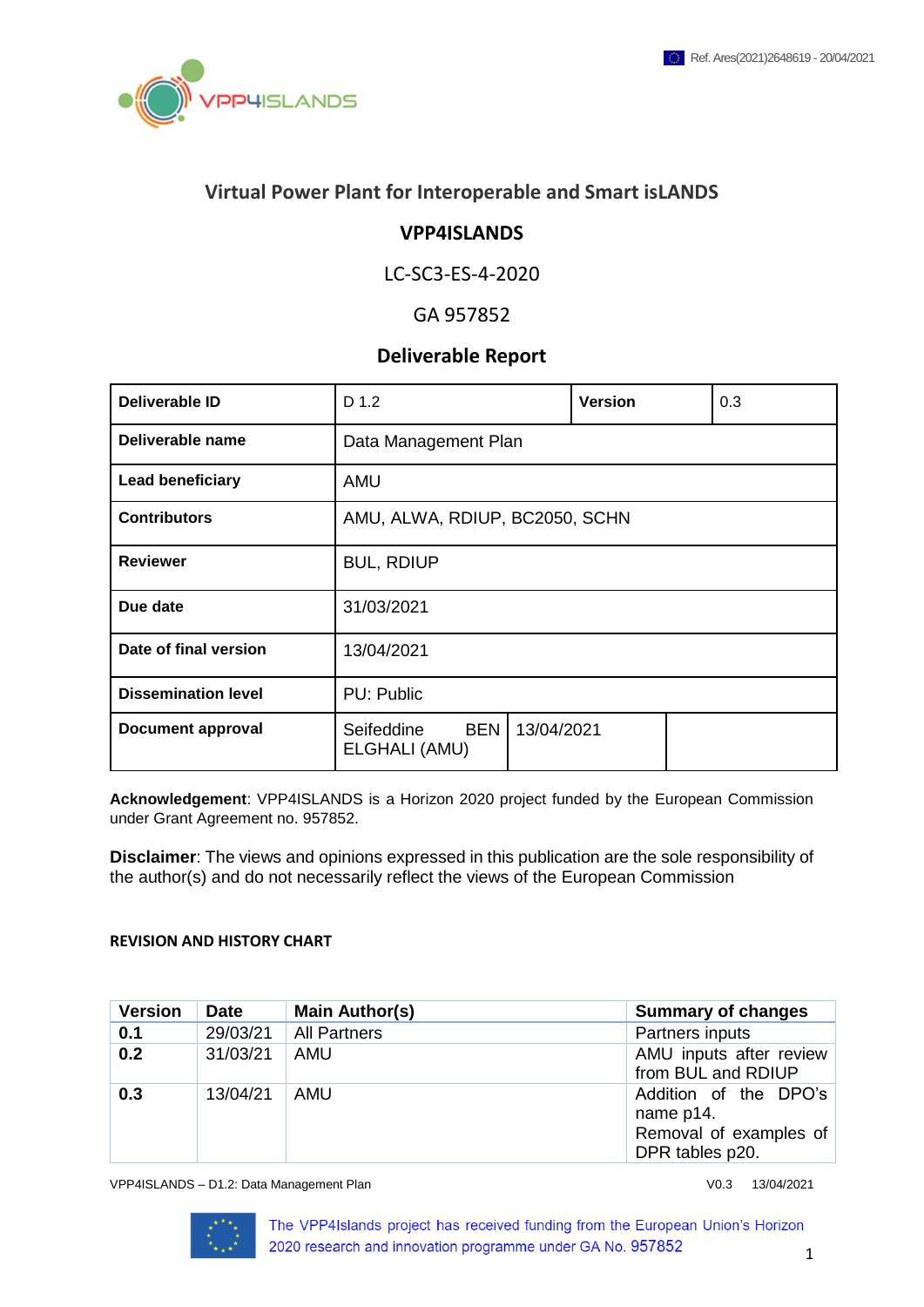

List of abbreviations and Acronyms

| <b>Abbreviation</b>   | <b>Meaning</b>                                                  |
|-----------------------|-----------------------------------------------------------------|
| <b>ALWA</b>           | AlgoWatt                                                        |
| <b>AMU</b>            | Aix-Marseille Université                                        |
| <b>BC2050</b>         | Blockchain2050                                                  |
| <b>BornholmsVarme</b> | Bornholms Varme A/S                                             |
| <b>BoZI</b>           | Bozcaada Belediye Baskanligi                                    |
| <b>BUL</b>            | <b>Brunuel University</b>                                       |
| <b>CIVI</b>           | <b>CIVIESCO srl</b>                                             |
| <b>CSIC</b>           | Consejo Superior de Investigaciones Científicas                 |
| <b>CU</b>             | <b>Cardiff University</b>                                       |
| <b>DAFNI</b>          | Network of Sustainable Greek Islands                            |
| <b>DER</b>            | Distributed energy resources                                    |
| <b>DL</b>             | <b>Digital Twin</b>                                             |
| <b>DLT</b>            | <b>Digital Ledger Technologies</b>                              |
| <b>FORM</b>           | Consell Insular de Formentera                                   |
| <b>FTK</b>            | FTK Forschungsinstitut fur Telekommunikation und Kooperation EV |
| <b>GHG</b>            | Greenhouse gases                                                |
| <b>GRADO</b>          | Comune di Grado                                                 |
| <b>IDEA</b>           | Ingenieria Y Diseno Estructural Avanzado                        |
| <b>INAVITAS</b>       | <b>INAVITAS Enerji AS</b>                                       |
| <b>LIS</b>            | Laboratoire Informatique des Systèmes                           |
| <b>RDIUP</b>          | <b>RDI'UP</b>                                                   |
| <b>REGENERA</b>       | <b>REGENERA LEVANTE</b>                                         |
| <b>SCHN</b>           | <b>Schneider Electric</b>                                       |
| <b>TROYA</b>          | <b>TROYA CEVRE DERNEGI</b>                                      |
| <b>UEDAS</b>          | Uludag electric dagitim                                         |
| <b>VESS</b>           | Virtual energy storage systems                                  |
| <b>VPP</b>            | <b>Virtual Power Plant</b>                                      |
| <b>GDPR</b>           | <b>General Data Protection Regulation</b>                       |
| <b>DC</b>             | Data Controller                                                 |
| <b>DCL</b>            | <b>Data Collection Guidelines</b>                               |
| <b>DEG</b>            | Data Exchange Guidelines                                        |
| <b>DP</b>             | Data Processor                                                  |
| <b>DPG</b>            | <b>Data Processing Guidelines</b>                               |
| <b>DPL</b>            | Data Processing Log                                             |
|                       | <b>Data Protection Officer</b>                                  |
| <b>DDPO</b>           | Deputy Data Protection Officer                                  |
| <b>DPR</b>            | Data Processing Record                                          |
| <b>DSS</b>            | <b>Decision Support System</b>                                  |
| EC                    | <b>European Commission</b>                                      |
| GA                    | <b>Grant Agreement</b>                                          |
| <b>GDPR</b>           | <b>General Data Protection Regulation</b>                       |
| <b>SERI</b>           | Secretariat for Education, Research and Innovation              |

VPP4ISLANDS – D1.2: Data Management Plan Vertical Communication of the V0.3 13/04/2021

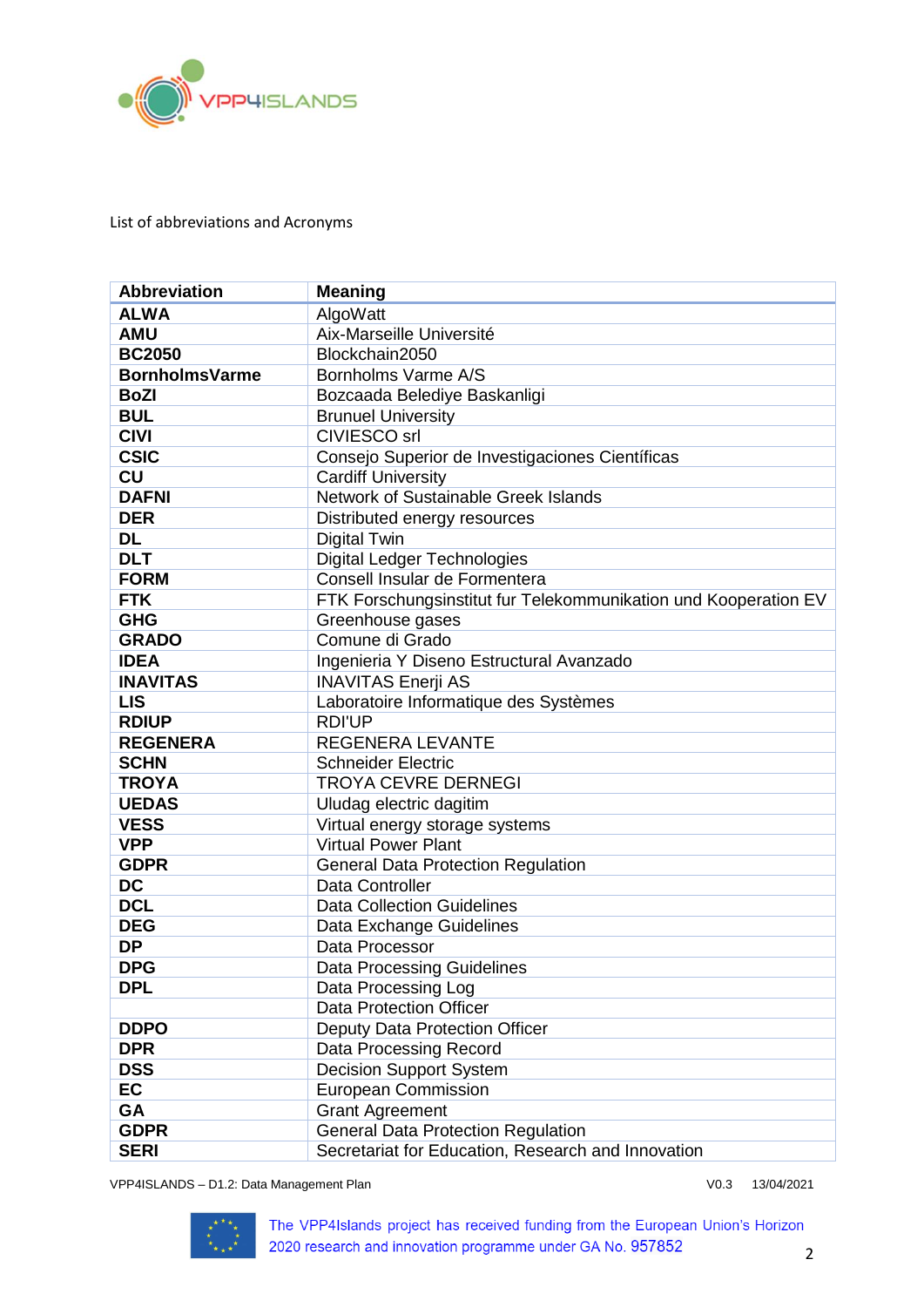

| KB | Knowledge Base   |
|----|------------------|
| M  | Machine Learning |

## **Table of Contents**

| $\mathbf{1}$ |       |                                                                                                                                                                                            |  |
|--------------|-------|--------------------------------------------------------------------------------------------------------------------------------------------------------------------------------------------|--|
| 2            |       |                                                                                                                                                                                            |  |
| 3            |       |                                                                                                                                                                                            |  |
|              | 3.1   |                                                                                                                                                                                            |  |
|              | 3.1.1 |                                                                                                                                                                                            |  |
|              |       | The communication system provides the required means for collecting data from VPP4IBoxes<br>according to standard communication technologies. The collected meta data will be identifiable |  |
|              | 3.2   |                                                                                                                                                                                            |  |
|              | 3.3   |                                                                                                                                                                                            |  |
|              | 3.3.1 |                                                                                                                                                                                            |  |
|              | 3.4   |                                                                                                                                                                                            |  |
|              | 3.4.1 |                                                                                                                                                                                            |  |
| 4            |       |                                                                                                                                                                                            |  |
| 5            |       |                                                                                                                                                                                            |  |
|              | 5.1   |                                                                                                                                                                                            |  |
| 6            |       |                                                                                                                                                                                            |  |
| 7            |       |                                                                                                                                                                                            |  |
|              | 7.1   |                                                                                                                                                                                            |  |
|              | 7.1.1 |                                                                                                                                                                                            |  |
|              | 7.2   |                                                                                                                                                                                            |  |
|              | 7.2.1 |                                                                                                                                                                                            |  |
|              | 7.2.2 |                                                                                                                                                                                            |  |
|              | 7.2.3 |                                                                                                                                                                                            |  |
|              | 7.2.4 |                                                                                                                                                                                            |  |

VPP4ISLANDS - D1.2: Data Management Plan

V0.3 13/04/2021

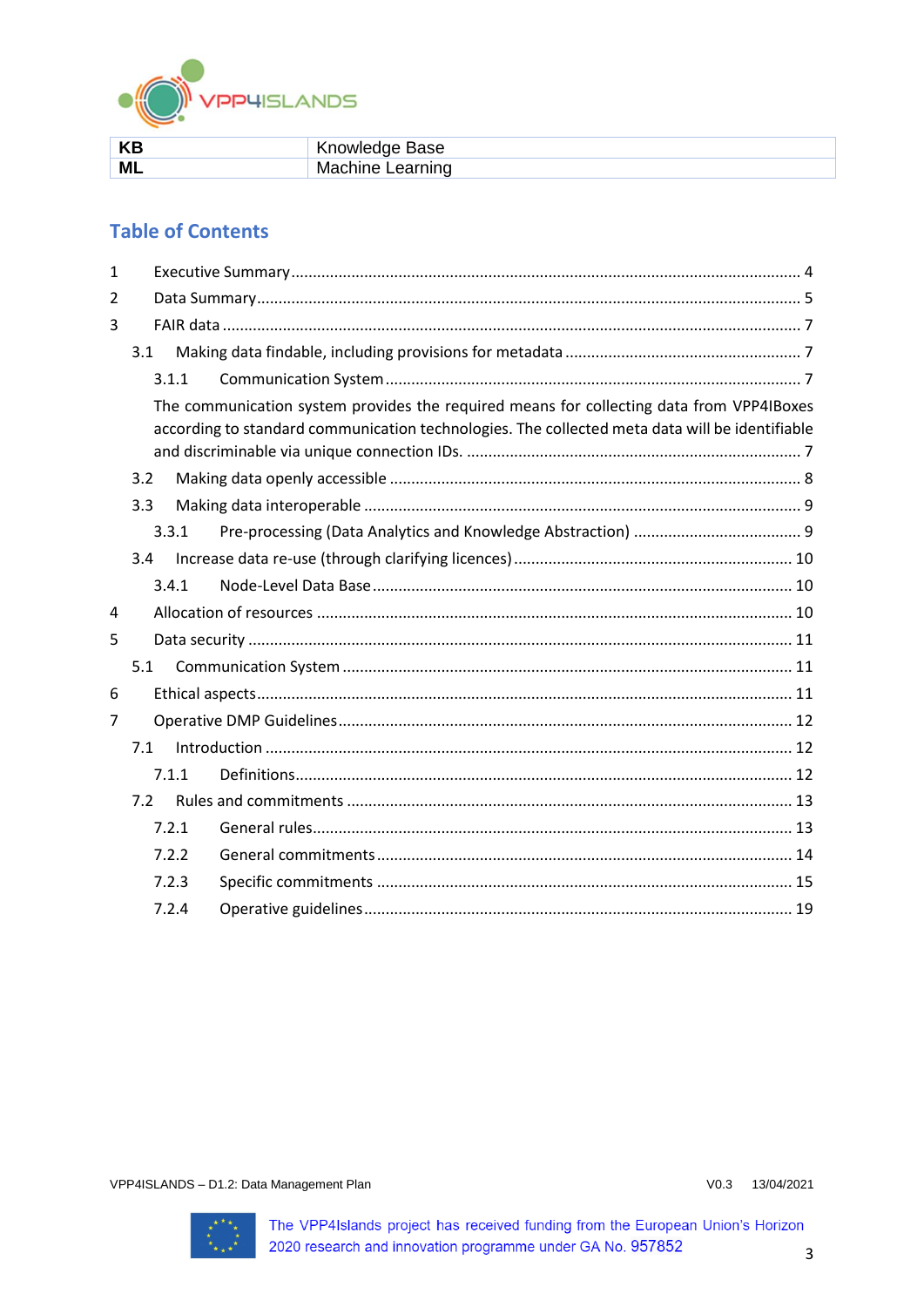

# <span id="page-3-0"></span>**1 Executive Summary**

The purpose of this document is to provide a first draft of the Data Management Plan (DMP) for the VPP4ISLANDS project, following the Open Research Data Pilot principles. Those principles aim to improve and maximise access to and re-use of research data generated by Horizon 2020 projects and consider the need to balance openness and protection of scientific information, commercialisation and Intellectual Property Rights (IPR), privacy concerns, security as well as data management and preservation questions.

The following sections explain how the project activities comply with Protection of Personal Data (POPD) requirements established by the EC and national regulations, as well as with GDPR with respect to the privacy of EU and Turkish citizen. The DMP describes the principles on data management (including security) to show how data are collected, stored, documented, shared and reused during and after the project lifespan. It also describes the data management life cycle for the data to be collected, processed and/or generated by VPP4ISLANDS and includes preliminary information on:

- the handling of research data during and after the end of the project,
- what data will be collected, processed and/or generated,
- which methodology and standards will be applied,
- whether data will be shared/made open access and
- how data will be curated and preserved (including after the end of the project).

As the Consortium will enter a more operative phase with a peak in development, integration and testing activities – and with more intensive data production and exchange – the DMP could undergo further revisions, according to actual needs and findings.

The structure of this DMP strictly follows the indications provided by the Guidelines on FAIR Data Management in Horizon 2020.

The information contained in this plan is ultimately meant to support the Consortium in undertaking all necessary actions to fulfil the obligations as for Article 29.3 "Open access to research data" of the Grant Agreement:

#### *29.3 Open access to research data*

*Regarding the digital research data generated in the action ('data'), the beneficiaries must:*

*(a) deposit in a research data repository and take measures to make it possible for third parties to access, mine, exploit, reproduce and disseminate — free of charge for any user — the following:*

*(i) the data, including associated metadata, needed to validate the results presented in*

*scientific publications, as soon as possible;*

*(ii) not applicable;*

*(iii) other data, including associated metadata, as specified and within the deadlines laid down in the 'data management plan' (see Annex 1);*

*(b) provide information — via the repository — about tools and instruments at the disposal of the beneficiaries and necessary for validating the results (and — where possible — provide the tools and instruments themselves).*

*This does not change the obligation to protect results in Article 27, the confidentiality obligations in Article 36, the security obligations in Article 37 or the obligations to protect personal data in Article 39, all of which still apply.*

VPP4ISLANDS – D1.2: Data Management Plan V0.3 13/04/2021

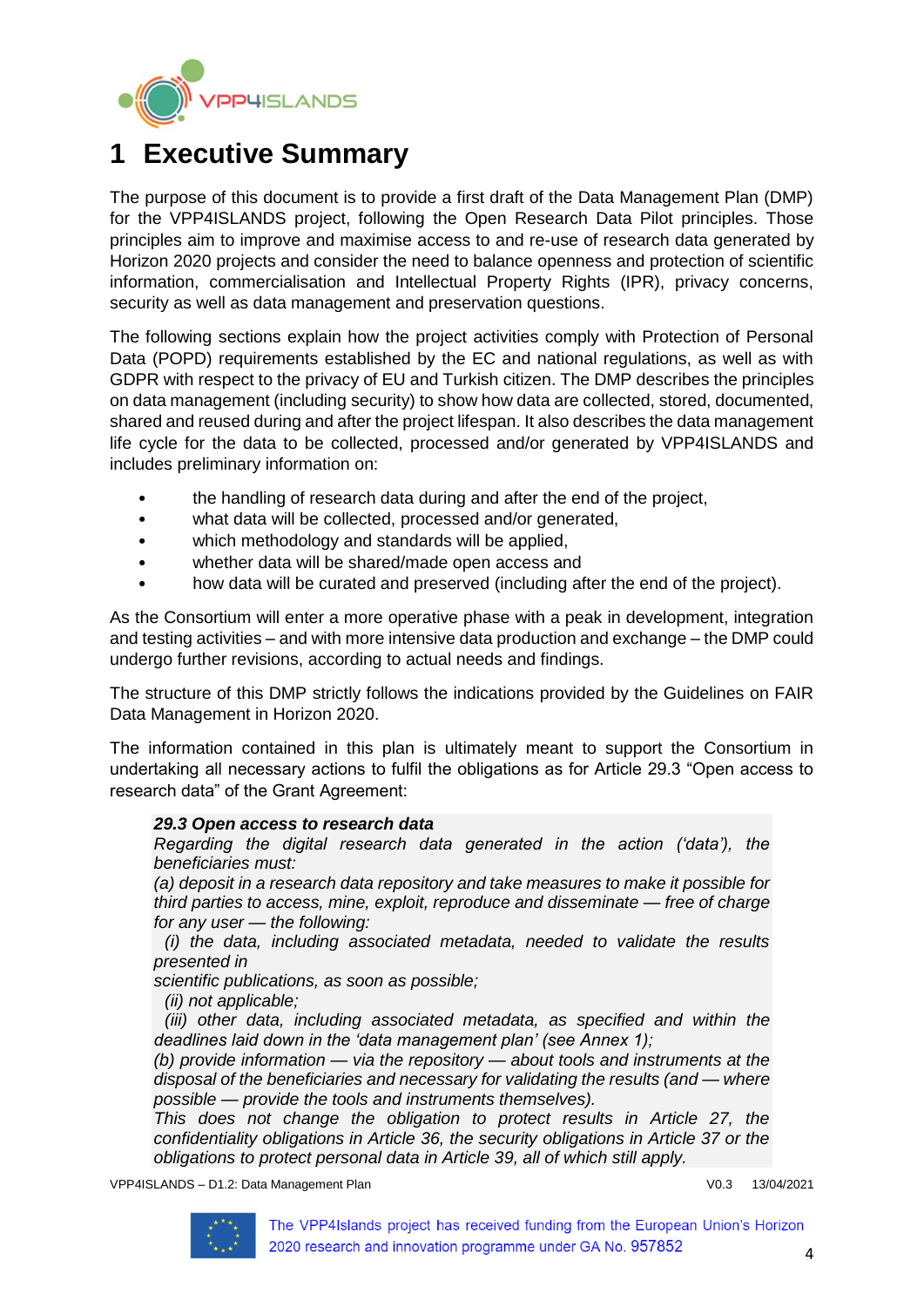

*As an exception, the beneficiaries do not have to ensure open access to specific parts of their research data under Point (a)(i) and (iii), if the achievement of the action's main objective (as described in Annex 1) would be jeopardised by making those specific parts of the research data openly accessible. In this case, the data management plan must contain the reasons for not giving access.*

First of all, the data which will be managed throughout the project duration can be categorized as following:

- **#1 Information about the consortium:** Data about the consortium, such as personal information, emails, etc. will be handled and stored in private and secure storage. Access will be restricted to the members of the consortium.
- **#2 Project files:** All data gathered from meetings, workshops, and any type of internal communication will be stored and protected suitably.
- **#3 Research activities:** Data presented and discussed in the individual deliverables will be stored and protected suitably.
- #**4 Development data, implementations and codes**: Development and codes, as well as implementations derived from the project, will be performed in a private repository (GitLab).
- **#5 Pilot and testing activities:** In the cases of pilots any information and data will be stored and managed locally by the respective leading partner. In the case of an enduser using their own repositories (or a copy of specific data for testing purposes), their local policies and data management restrictions will apply. In any case, data will be deleted when the corresponding validation finishes.

# <span id="page-4-0"></span>**2 Data Summary**

► What is the purpose of the data collection/generation and its relation to the objectives of the project?

The purpose of the data collection/generation within the VPP4ISLANDS project activities is mainly related to demonstration activities (WP7) meant to validate the technical results as for the components developed by WP3, WP4, WP5, WP6. In particular, as for the relation to the main objectives of the project, the data that will circulate in the VPP4ISLANDS architecture will be of 2 main categories:

- **Network/device data:** these are data coming from the monitored field/pilot (e.g. in the case of architectures with remote devices such as smart meters, gateways, RTU, primary station/substation control systems, batteries, distributed energy sources, etc.) and constitute the main input for the monitoring/analytical components of the VPP4ISLANDS systems;
- **Analytical data:** these are data produced by the components according to the analytical work carried out by the platform to achieve the expected functionalities – e.g. optimization, AI/ML;

VPP4ISLANDS – D1.2: Data Management Plan V0.3 13/04/2021

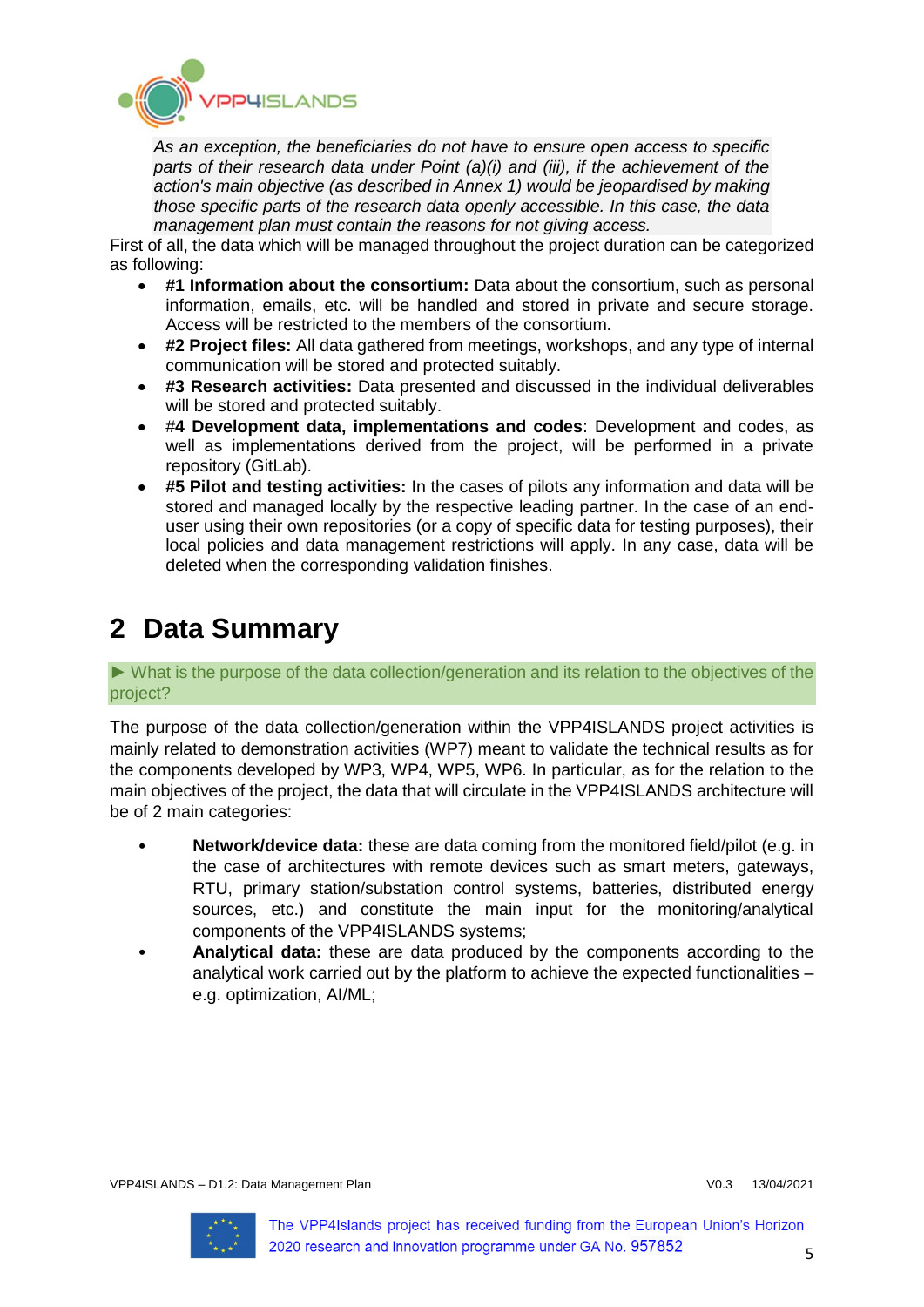



**Figure 1. Conceptual VPP4ISLANDS architecture.**

<span id="page-5-0"></span>According to the current version of the conceptual architecture of the project (that will evolve to be adapted to the needs to be addressed, see [Figure 1\)](#page-5-0) and to the nature of the components included therein, the Consortium preliminary provided a description of the types/format of data that will be managed within the scope of the project, as described in the following paragraphs.

### ► What types and formats of data will the project generate/collect?

Collected: Csv file (smart meter), Distributed Energy Resources (DER) signals, commands and statuses

VPP4ISLANDS – D1.2: Data Management Plan V0.3 13/04/2021

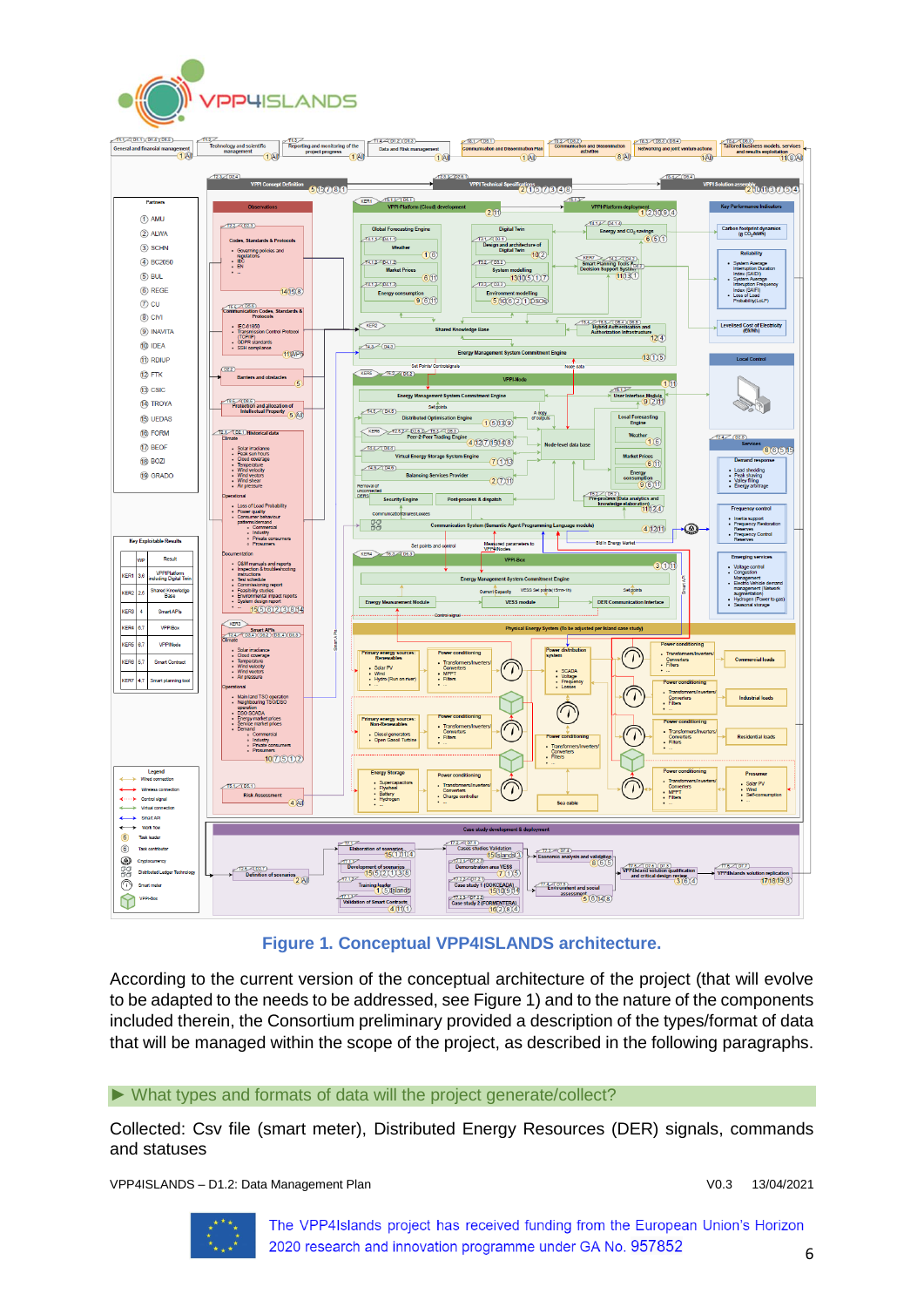

Generated: JSON, PDF, figures, CSV file, information exchange through communication protocols

The smart contracts we will create will govern the individual transactions in the VPP framework. The existence or not of some metadata per case (and not their contents) will trigger respective smart contracts to act and the outputs will be conditions and permissions for the transactions to go further.

#### ► Will you re-use any existing data and how?

At the time of the first delivery of this document (M6, March 2021), the Consortium has not identified any specific need to re-use existing data sets, although this possibility is not excluded (training data sets might be necessary to train the systems according to e.g. historical data available at pilot level).

#### $\triangleright$  What is the origin of the data?

Smart meter, VPP4IBox, existing local repositories, weather station, other monitoring and control devices that could be already available at each of the demonstration sites.

#### $\triangleright$  What is the expected size of the data?

At the time of the first delivery of this document (M6, March 2021), the Consortium is not able to accurately define the size of the used data.

► To whom might it be useful ('data utility')?

The data that will be collected during the project will be mainly used by:

– Developers at the level of the VPP4IPlatform and the VPP4INode for the development of prediction tools and the evaluation of the decision-making tool. Decision makers, Policy makers, TSO/DSO, islands communities,

# <span id="page-6-0"></span>**3 FAIR data**

# <span id="page-6-1"></span>**3.1 Making data findable, including provisions for metadata**

## <span id="page-6-2"></span>**3.1.1 Communication System**

<span id="page-6-3"></span>The communication system provides the required means for collecting data from VPP4IBoxes according to standard communication technologies. The collected meta data will be identifiable and discriminable via unique connection IDs.

► Are the data produced and/or used in the project discoverable with metadata, identifiable and locatable by means of a standard identification mechanism (e.g. persistent and unique identifiers such as Digital Object Identifiers)?

Partially, the key data will be identifiable via unique IDs and other metadata.

► What naming conventions do you follow?

For classes and names RDIUP will respectively uppercamelcase and snakecase

► Will search keywords be provided that optimize possibilities for re-use?

VPP4ISLANDS – D1.2: Data Management Plan Version Communication Communication V0.3 13/04/2021

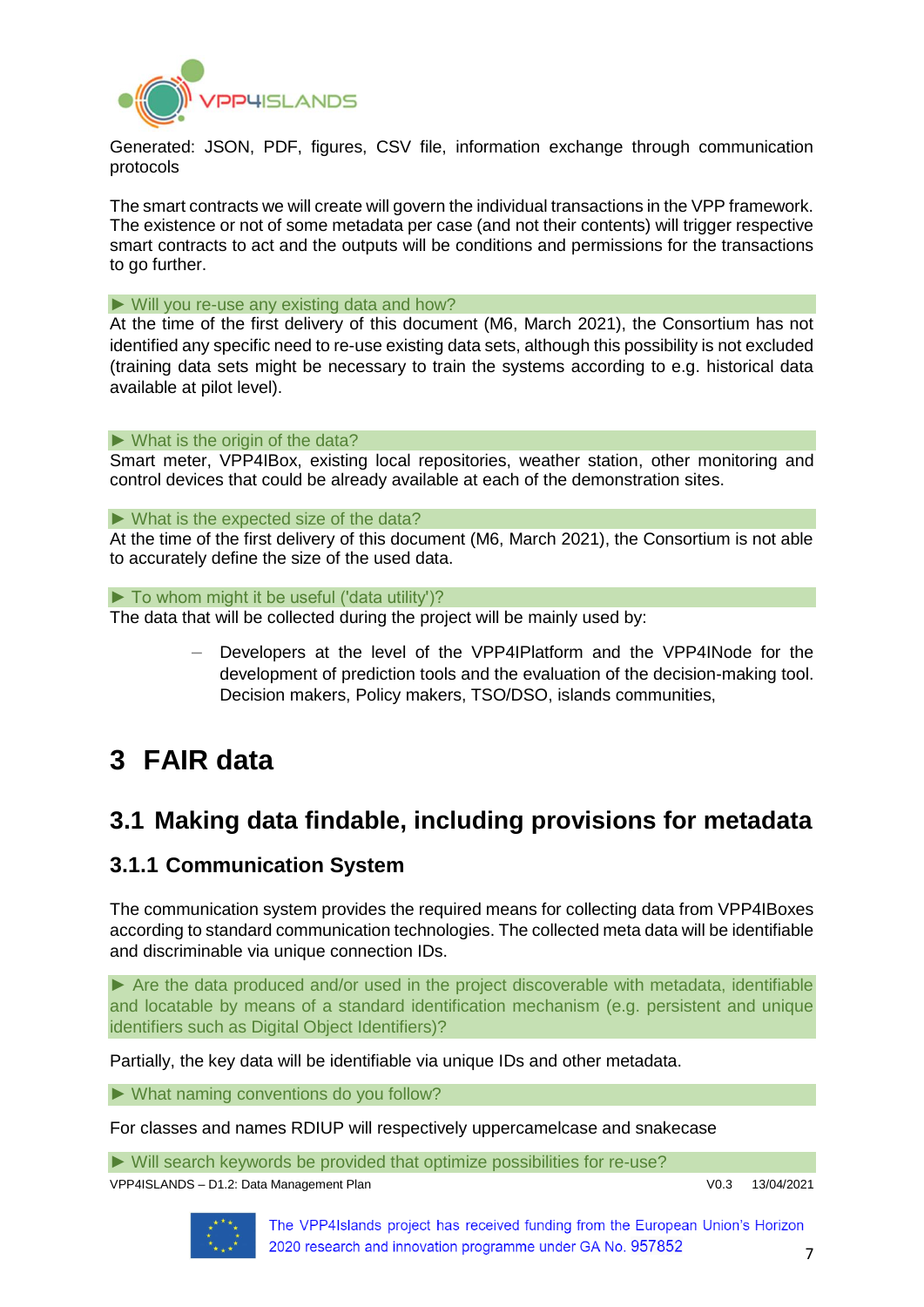

Yes, mostly for reader data

► Do you provide clear version numbers?

RDIUP will provide a clear numerical versioning for different databases.

► What metadata will be created? In case metadata standards do not exist in your discipline, please outline what type of metadata will be created and how.

Firstly, the identifiers will be created to access to other data. Also, we will be use the consumption profiles to describe and represent the consumers behaviours, number and activities (e.g. presence).

# <span id="page-7-0"></span>**3.2 Making data openly accessible**

► Which data produced and/or used in the project will be made openly available as the default? If certain datasets cannot be shared (or need to be shared under restrictions), explain why, clearly separating legal and contractual reasons from voluntary restrictions. (Note that in multi-beneficiary projects it is also possible for specific beneficiaries to keep their data closed if relevant provisions are made in the consortium agreement and are in line with the reasons for opting out.)

This question has to be mainly answered by Islands. The shared knowledge base (RDIUP, IDEA, REGE, FTK, AMU, BUL) will be totally accessible.

► How will the data be made accessible (e.g. by deposition in a repository)?

This issue will be addressed later in the project.

► What methods or software tools are needed to access the data?

The KB will accessible via an API, protected by Authentication and authorization protocols for example (JWT and or SAPL) and we will define HTTPS resources' requests.

► Is documentation about the software needed to access the data included?

In the related deliverables, clear, comprehensible, and intuitive guides and user manual will be provided.

 $\blacktriangleright$  Is it possible to include the relevant software (e.g. in open source code)?

We use mainly open source frameworks (e.g. Django REST Framework) and python-based codes.

► Where will the data and associated metadata, documentation and code be deposited? Preference should be given to certified repositories which support open access where possible.

The information related to the demonstration will be stored in local repositories (e.g. Nodelevel database) and the elaborated Knowledge and documentations will be stored in European data centers (cloud).

► Have you explored appropriate arrangements with the identified repository?

Not yet

VPP4ISLANDS – D1.2: Data Management Plan V0.3 13/04/2021

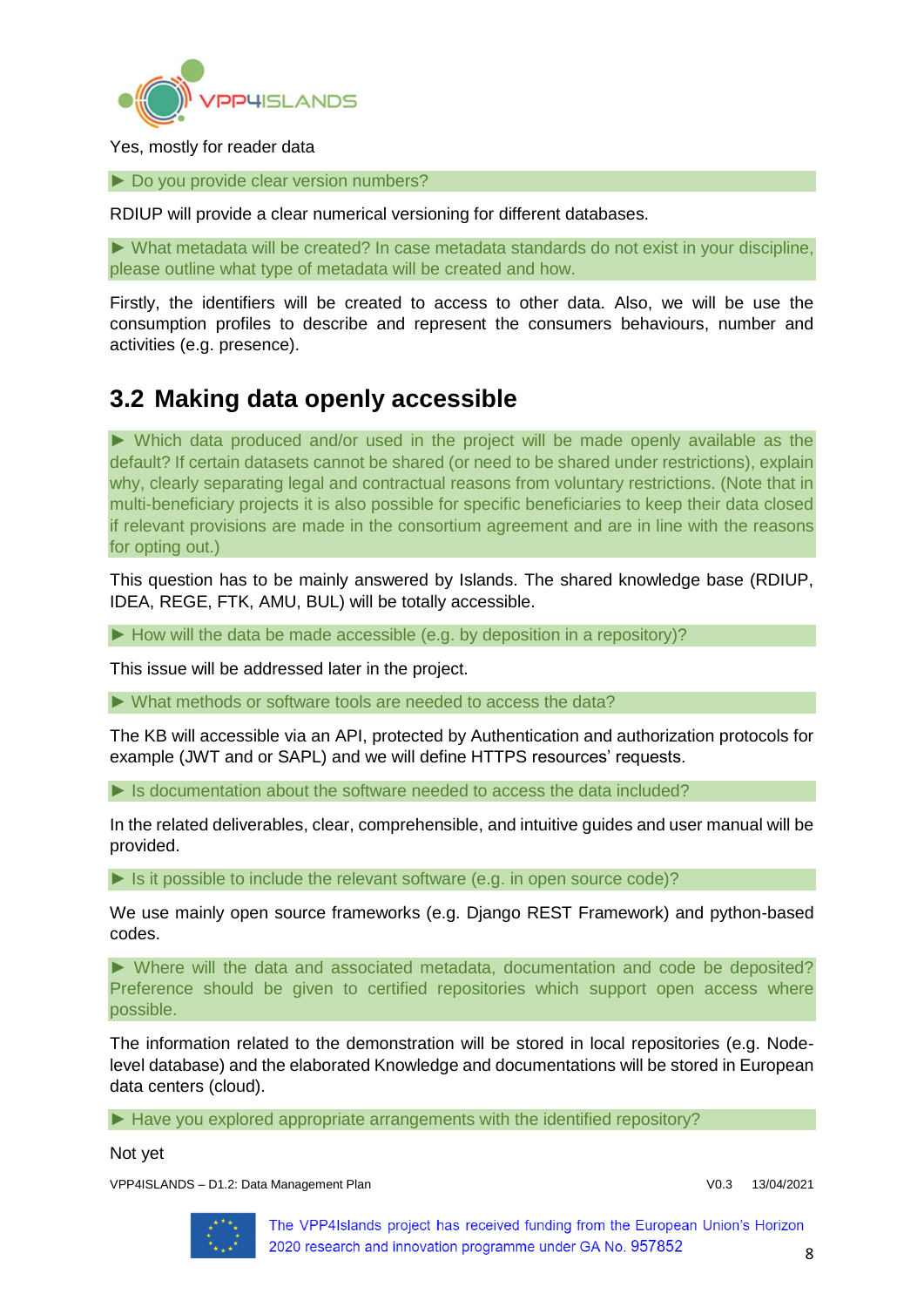

► If there are restrictions on use, how will access be provided?

This issue will be addressed later in the project.

 $\blacktriangleright$  Is there a need for a data access committee?

IT will be worth to build a data access committee in order to verify the compliance with regulations.

► Are there well described conditions for access (i.e. a machine-readable license)?

Our authorisation and authentication modules can be useful for access management.

► How will the identity of the person accessing the data be ascertained?

We will propose tokenisation technique for access verification.

# <span id="page-8-0"></span>**3.3 Making data interoperable**

## <span id="page-8-1"></span>**3.3.1 Pre-processing (Data Analytics and Knowledge Abstraction)**

The collected data from different VPP4IBoxes would be analysed, and unified to meet the processing requirements of different processing modules of the VPP4INodes. After this preprocess, the data will be stored in Node-Level data base. The structure of the entities in this database corresponds with that of the shared knowledge base at the cloud platform for VPP4ISLANDS.

► Are the data produced in the project interoperable, that is allowing data exchange and reuse between researchers, institutions, organisations, countries, etc. (i.e. adhering to standards for formats, as much as possible compliant with available (open) software applications, and in particular facilitating re-combinations with different datasets from different origins)?

We will deploy solutions for unified data collection and data normalisation. Also, for information exchange we will use interoperable JSON format in the Node and cloud layers and OPC for physical layer.

► What data and metadata vocabularies, standards or methodologies will you follow to make your data interoperable?

As mentioned before, we will use controlled vocabularies, OPC, JSON and ISO 8601

► Will you be using standard vocabularies for all data types present in your data set, to allow inter-disciplinary interoperability?

Yes, we will use the methods and techniques proposed by OHDSI (e.g. OMOP, CDM)

▶ In case it is unavoidable that you use uncommon or generate project specific ontologies or vocabularies, will you provide mappings to more commonly used ontologies?

It depends on the requirements of demo sites.

VPP4ISLANDS – D1.2: Data Management Plan V0.3 13/04/2021

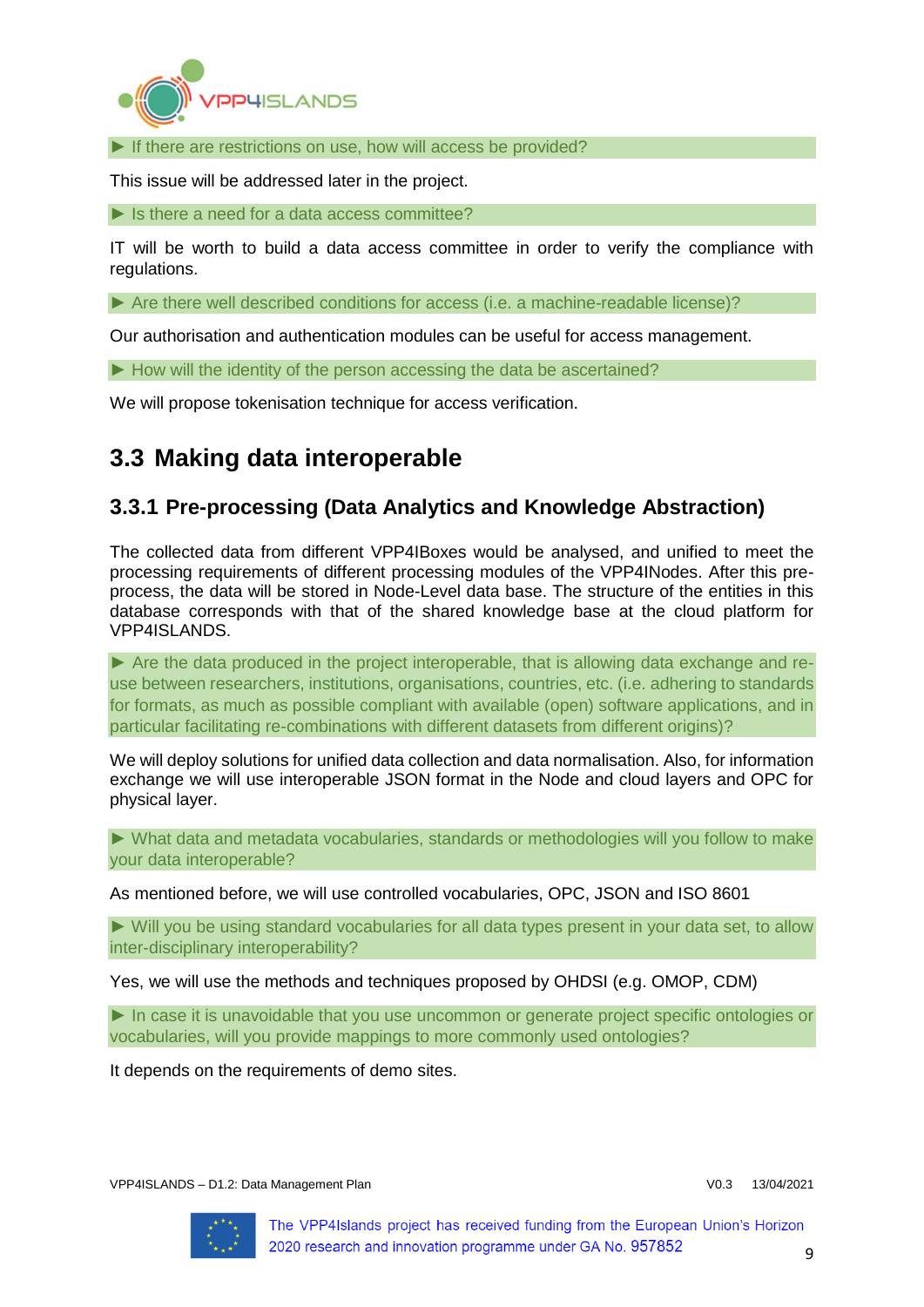

# <span id="page-9-0"></span>**3.4 Increase data re-use (through clarifying licences)**

# <span id="page-9-1"></span>**3.4.1 Node-Level Data Base**

The required mechanism for reuse and interoperability of data will be provided by the Node-Level Data base. By defining and provisioning the required access privileges with time-stamps, not only the a secure mechanism for data reuse will be provided, also the third-parties.

► How will the data be licensed to permit the widest re-use possible?

Our generated information (analytic results, recommendations and best practices) will be openly accessible without licence.

► When will the data be made available for re-use? If an embargo is sought to give time to publish or seek patents, specify why and how long this will apply, bearing in mind that research data should be made available as soon as possible.

Once information is generated and stored, they will be available for re-use (e.g. replications)

► Are the data produced and/or used in the project useable by third parties, in particular after the end of the project? If the re-use of some data is restricted, explain why.

The produced knowledge will be certainly reused by other islands, DSOs, and RTOs.

► How long is it intended that the data remains re-usable?

Forever

► Are data quality assurance processes described?

T5.2 will ensure the quality of data through cleaning and pre-processing services.

# <span id="page-9-2"></span>**4 Allocation of resources**

► What are the costs for making data FAIR in your project?

The costs are mainly for developers, maintenance, storage spaces in the cloud, hosting of APIs, equipments (e.g. Nodes) licences for normalization and interoperability.

► How will these be covered? Note that costs related to open access to research data are eligible as part of the Horizon 2020 grant (if compliant with the Grant Agreement conditions).

Mainly by the Horizon 2020 grant and own contributions.

Provided that:

• costs related to open access to research data are eligible as part of the Horizon 2020 grant (if compliant with the Grant Agreement conditions), and

VPP4ISLANDS – D1.2: Data Management Plan V0.3 13/04/2021

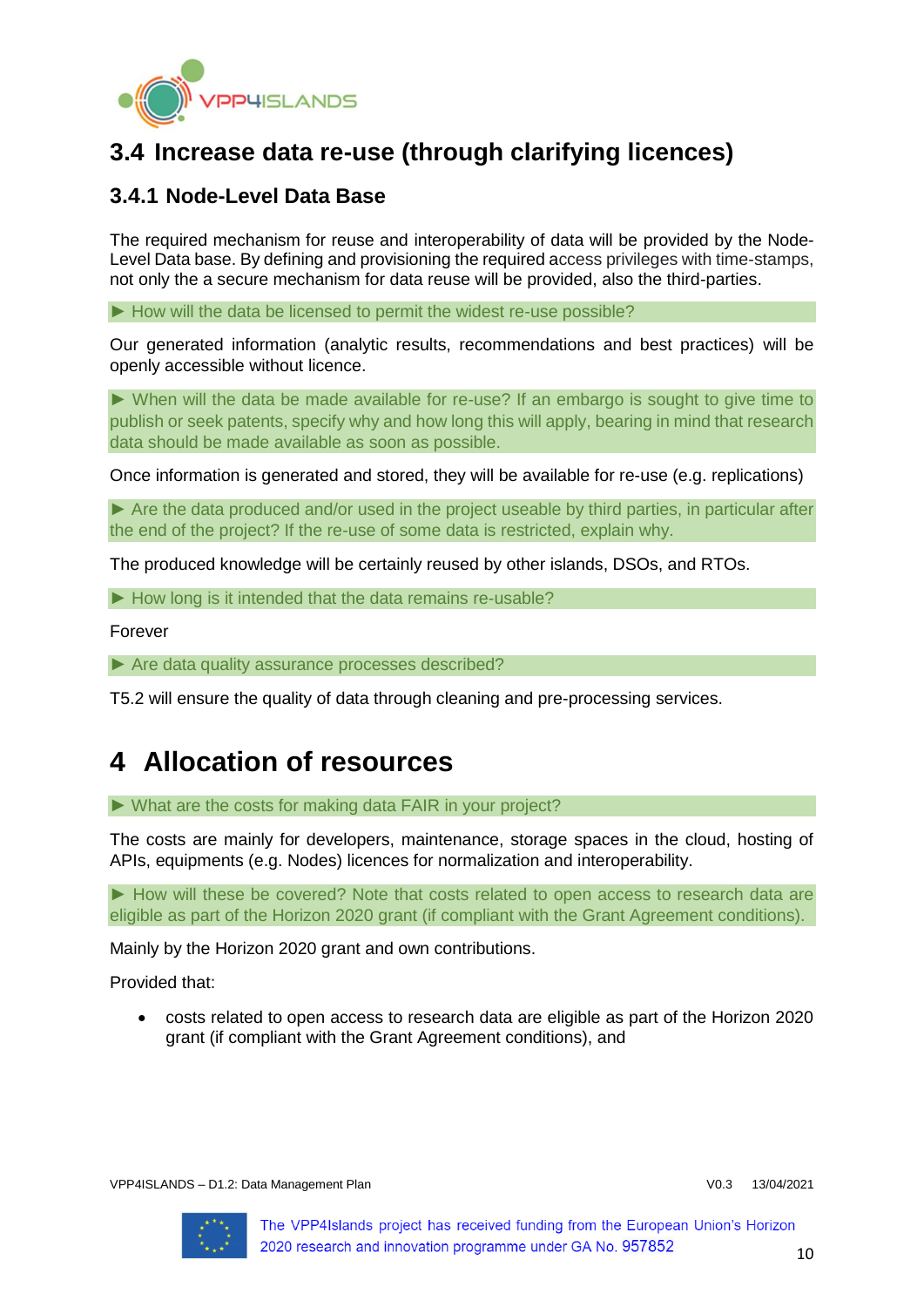

• costs are eligible for reimbursement during the duration of the project under the conditions defined in the H2020 Grant Agreement, in particular Art.  $6<sup>1</sup>$  and Art. 6.2.D.3<sup>2</sup>, but also other articles relevant for the cost category chosen,

the Consortium has not specifically extrapolated costs for making data FAIR out of the budget allocated for the work packages that include data processing activities (e.g. development of components designed to process field data). The costs will be therefore implicitly covered by each partner as for their expected roles within the project.

► Who will be responsible for data management in your project?

AMU

► Are the resources for long term preservation discussed (costs and potential value, who decides and how what data will be kept and for how long)?

Not yet.

# <span id="page-10-0"></span>**5 Data security**

# <span id="page-10-1"></span>**5.1 Communication System**

The security mechanism provided along with communications, will ensure the security of data that transfers between different modules of the VPPI-Node.

► What provisions are in place for data security (including data recovery as well as secure storage and transfer of sensitive data)?

That will be mainly ensured by Blockchain and SAPL modules in WP5.

On what concerns blockchain coding it will be secured due to the secure environment it'll be created in.

► Is the data safely stored in certified repositories for long term preservation and curation?

Yes.

**.** 

# <span id="page-10-2"></span>**6 Ethical aspects**

► Are there any ethical or legal issues that can have an impact on data sharing? These can also be discussed in the context of the ethics review. If relevant, include references to ethics deliverables and ethics chapter in the Description of the Action (DoA).

The main issues are the personal data protection and privacy. Mainly in WP9, T5.6 will ensure the verification of GDPR compliance in WP5.

<sup>2</sup> [http://ec.europa.eu/research/participants/data/ref/h2020/grants\\_manual/amga/h2020-amga\\_en.pdf#page=83](http://ec.europa.eu/research/participants/data/ref/h2020/grants_manual/amga/h2020-amga_en.pdf#page=83)



<sup>1</sup> [http://ec.europa.eu/research/participants/data/ref/h2020/grants\\_manual/amga/h2020-amga\\_en.pdf#page=36](http://ec.europa.eu/research/participants/data/ref/h2020/grants_manual/amga/h2020-amga_en.pdf#page=36)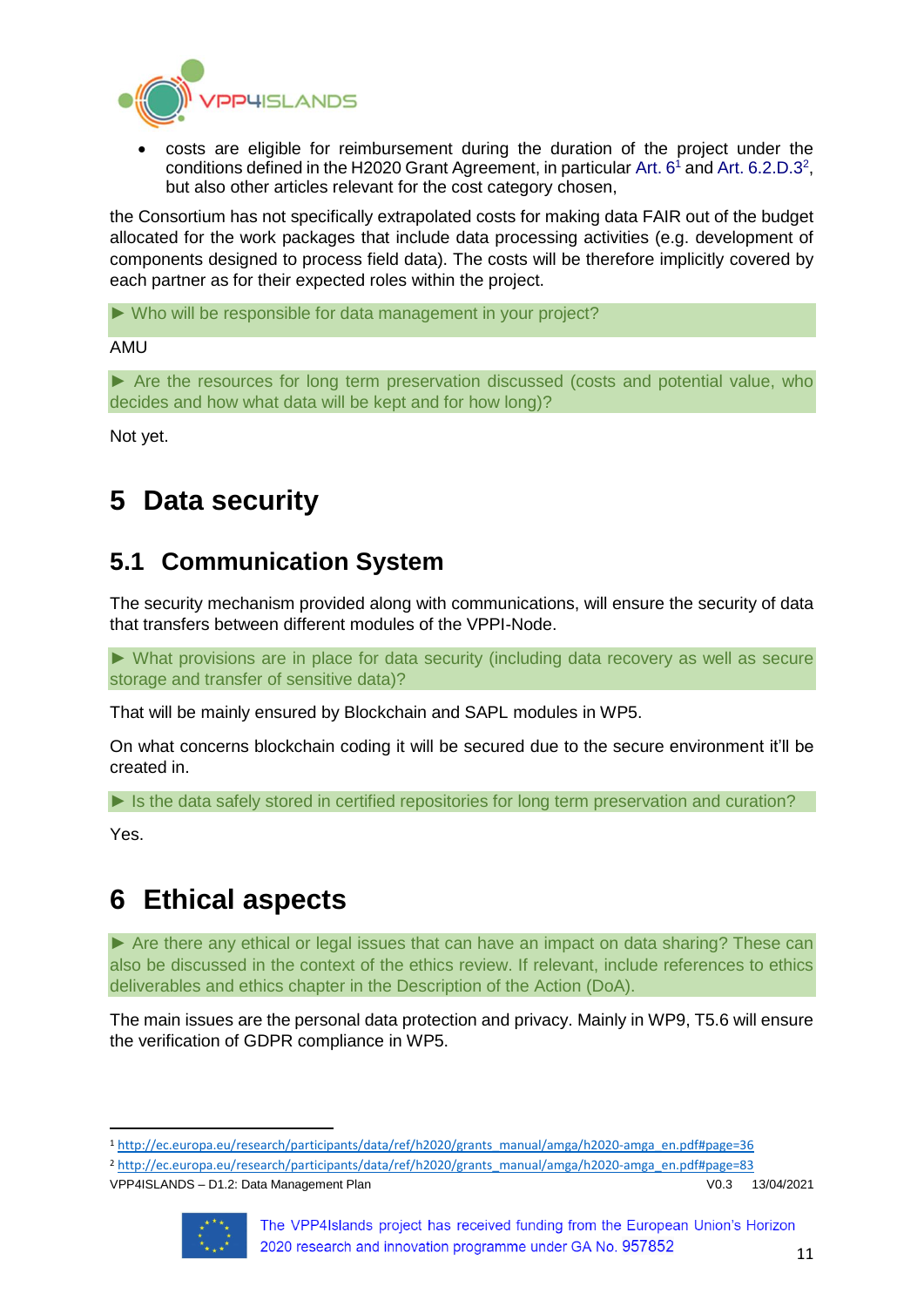

► Is informed consent for data sharing and long term preservation included in questionnaires dealing with personal data?

Yes, it is planned and will be carried out.

Yes, each pilot owner has provided preliminary informed consent forms that will be used to enrol testers and participants in pilots.

► Do you make use of other national/funder/sectorial/departmental procedures for data management? If yes, which ones?

No other specific national/funder/sectorial/departmental procedures for data management is used within the project activities, that are carried out according to the Operative DMP Guidelines issued internally and reported in Annexes.

Yes, we will consult the French CNIL organization to enhance our data management procedures.

# <span id="page-11-0"></span>**7 Operative DMP Guidelines**

# <span id="page-11-1"></span>**7.1 Introduction**

# <span id="page-11-2"></span>**7.1.1 Definitions**

Terms such as *'PERSONAL DATA'*, *'PROCESS/PROCESSING'*, *'DATA CONTROLLER'*, *'DATA PROCESSOR'*, *'DATA SUBJECT'* shall have the same meaning as in the Regulation on the protection of natural persons with regard to the processing of personal data and on the free movement of such data, and repealing Directive 95/46/EC (General Data Protection Regulation, GDPR) of the European Parliament and of the Council of 27 April 2016. In line with the above-mentioned references and for the purposes of these clauses,

- a) *'PERSONAL DATA'* are any collected data that can be linked by reasonable means to a physical person (*'DATA SUBJECT'*). Data that cannot be linked to a physical person by reasonable means, including data linked to a pseudo and/or fully anonymized data, are not considered as *PERSONAL DATA*;
- b) *'DEVELOPERS'* are understood as any individual or legal entity developing and/or using (e.g. for testing, piloting and/or evaluation purposes) the VPP4ISLANDS applications or tools, including any *DATA PROVIDER*, *DATA CONTROLLER* and *DATA PROCESSOR*, affiliated to the committed beneficiaries;
- c) *'PROCESSING OF PERSONAL DATA'* (*'PROCESSING'*) shall mean any operation or set of operations which is performed upon *PERSONAL DATA*, whether or not by automatic means, such as collection, recording, organization, storage, adaptation or alteration, retrieval, consultation, use, disclosure by transmission, dissemination or otherwise making available, alignment or combination, blocking, erasure or destruction;
- d) *'DATA CONTROLLER'* shall mean the natural or legal person, public authority, agency or any other body which alone or jointly with others determines the purposes and means of the processing of personal data;
- e) *'DATA PROCESSOR'* shall mean a natural or legal person, public authority, agency or any other body which processes personal data on behalf of the controller;

VPP4ISLANDS – D1.2: Data Management Plan V0.3 13/04/2021

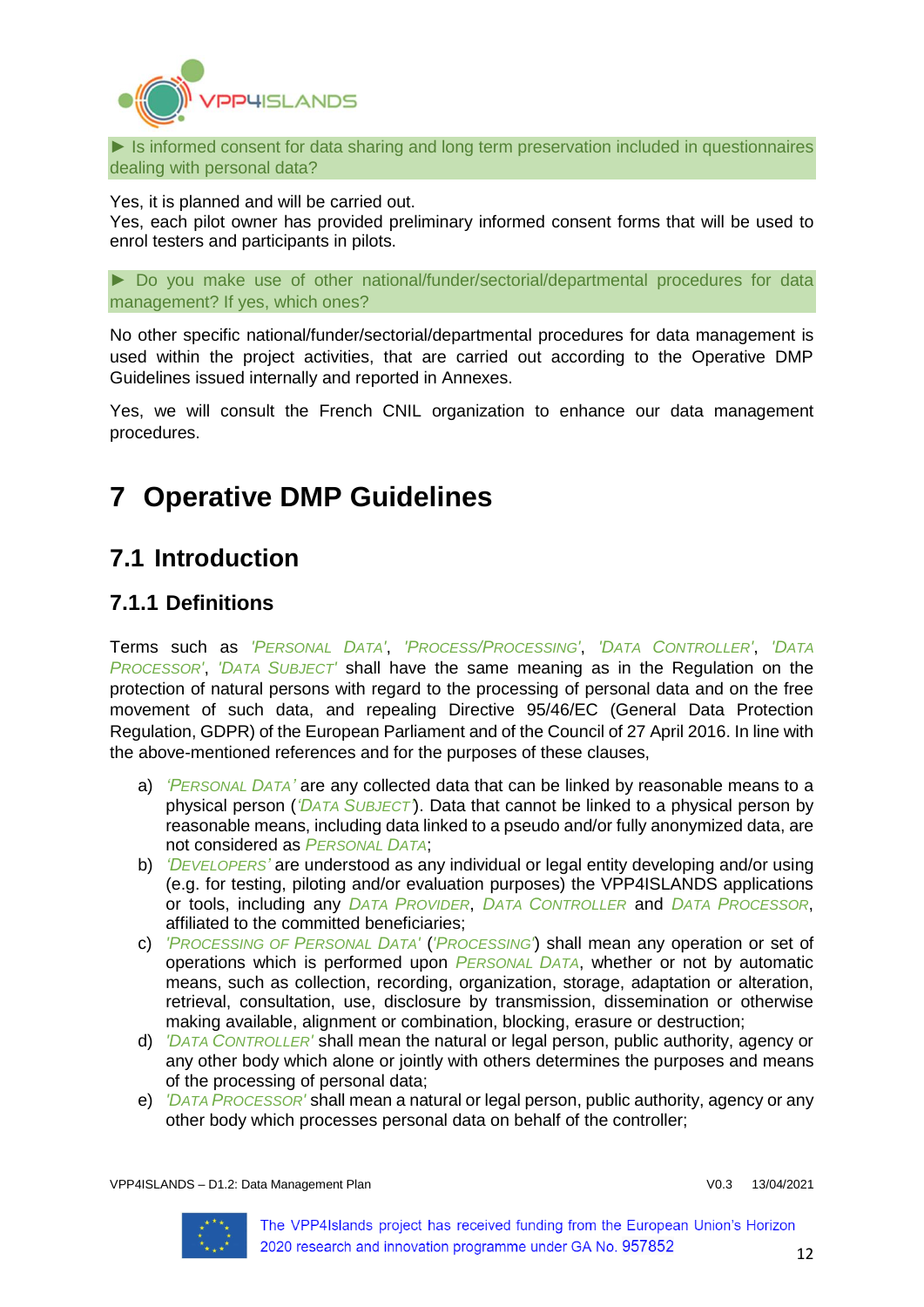

- f) *'DATA PROVIDER'* shall mean a natural or legal person, public authority, agency or any other body which, according to the purposes and means determined by the *DATA CONTROLLER*, provides data to the *DATA PROCESSOR* for *PROCESSING* purposes;
- g) *'CONSENT'* shall mean any freely given specific and informed indication of wishes by which the *DATA SUBJECT* signifies his/her agreement to *PERSONAL DATA* relating to him/her being processed;
- h) *'SENSITIVE DATA'* means *PERSONAL DATA* revealing racial or ethnic origin, political opinions, religious or philosophical beliefs, trade-union membership, health or sex life;
- i) *'END-USER'* means any natural person using an on line and/or electronic communication service and/or an application in the context of the VPP4ISLANDS project, for private or business purposes;
- j) *'SUB-PROCESSOR'* means any processor engaged by the data processor or by any other sub-processor of the data processor who agrees to receive, from the data processor or from any other sub-processor of the data processor, personal data exclusively intended for processing activities to be carried out on behalf of the data controller after the transfer in accordance with his instructions, the terms of these clauses and the terms of the written subcontract;
- k) *'APPLICABLE DATA PROTECTION LAW'* means the legislation protecting the fundamental rights and freedoms of individuals and, in particular, their right to privacy with respect to the processing of personal data applicable to a data controller in the State in which the data controller is established;
- l) *'TECHNICAL AND ORGANISATIONAL SECURITY MEASURES'* means those measures aimed at protecting personal data against accidental or unlawful destruction or accidental loss, alteration, unauthorised disclosure or access, in particular where the processing involves the transmission of data over a network, and against all other unlawful forms of processing.

# <span id="page-12-0"></span>**7.2 Rules and commitments**

# <span id="page-12-1"></span>**7.2.1 General rules**

## **► The following general rules are binding all VPP4ISLANDS** *DEVELOPERS***.**

Any VPP4ISLANDS *DEVELOPER* commits to respect the rules and guidelines defined in the present section, in addition to any other relevant disposition found throughout this document, and to make them respected by other internal agents (collaborators, students, employees, etc.) affiliated to the committed beneficiary:

- 1. Any *PERSONAL DATA* shall be processed in compliance with the General Data Protection Regulation<sup>3</sup>.
- 2. Any *PERSONAL DATA* shall be processed solely for the purposes of the performance, management and monitoring of the activities described in the GA, i.e. any *PERSONAL DATA* collected within the project activities shall be used only for the achievement of the expected project results and not for other research.
- 3. Any *PERSONAL DATA* shall be processed internally for the purposes of the performance, management and monitoring of the activities described in the GA, i.e. any *PERSONAL*



**<sup>.</sup>** <sup>3</sup> Regulation (EU) 2016/679 of the European Parliament and of the Council of 27 April 2016 on the protection of natural persons with regard to the processing of personal data and on the free movement of such data, and repealing Directive 95/46/EC

VPP4ISLANDS – D1.2: Data Management Plan V0.3 13/04/2021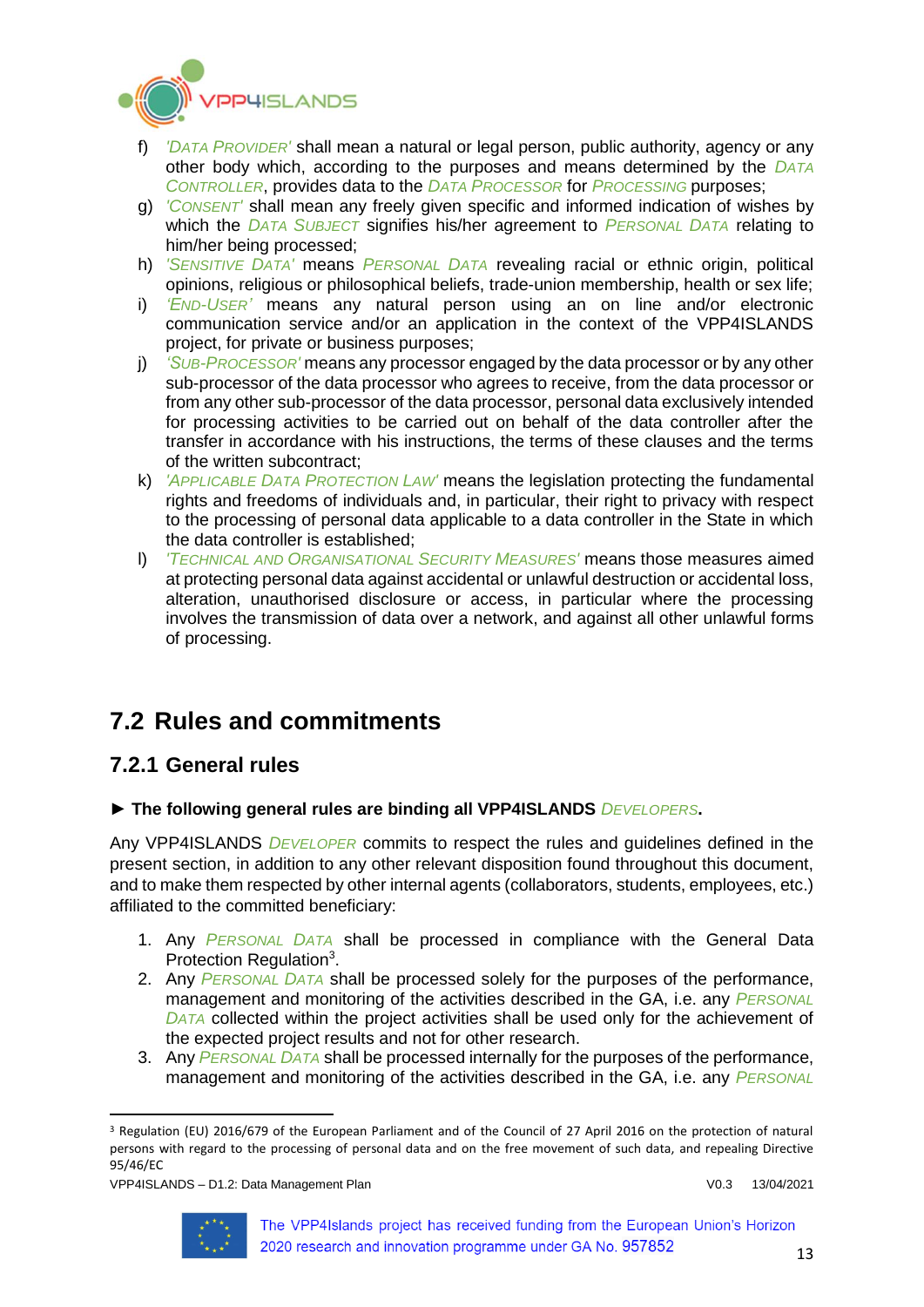

*DATA* shall be disclosed only to beneficiaries that formally committed to abide by these rules and guidelines.

- 4. Each committed beneficiary undertakes to adopt appropriate technical and organisational security measures (having regard to the risks inherent in the *PROCESSING* and to the nature of the *PERSONAL DATA* concerned) in order to:
	- a. prevent any unauthorised person from having access to computer systems *PROCESSING PERSONAL DATA*, and especially:
		- i. unauthorised reading, copying, alteration or removal of storage media;
		- ii. unauthorised data input as well as any unauthorised disclosure, alteration or erasure of stored *PERSONAL DATA*;
		- iii. unauthorised using of *PROCESSING* systems by means of data transmission facilities;
	- b. ensure that authorised *DEVELOPERS* of a *PROCESSING* system can access only the *PERSONAL DATA* to which their access right refers;
	- c. record which *PERSONAL DATA* have been communicated, when and to whom;
	- d. ensure that *PERSONAL DATA* being processed on behalf of third parties can be processed only in the manner prescribed by the GA;
	- e. ensure that, during communication of *PERSONAL DATA* and transport of storage media, the data cannot be read, copied or erased without authorisation;
	- f. design its organisational structure in such a way that it meets data protection requirements, and especially:
		- i. proper mitigation action shall be immediately undertaken in case a risk is identified that these rules may be breached;
		- ii. in case any breach is identified, both beneficiary's internal hierarchy and the DPO must be immediately notified.

**Stefano Bianchi**, ALWA Research & Innovation Manager (stefano.bianchi@algowatt.com) was appointed **Data Project Officer of the VPP4islands project** due to his experience as the company Data Protection Officer.

## <span id="page-13-0"></span>**7.2.2 General commitments**

### **► The following general commitments are binding all VPP4ISLANDS** *DEVELOPERS***.**

All *DEVELOPERS* commit to process any *PERSONAL DATA*:

- fairly and lawfully;
- for limited purposes;
- in an adequate, relevant and not excessive way;
- limited to what is needed and relevant for the research;
- collected on a voluntary basis from the *END-USERS*;
- privileging aggregated and/or anonymous data;
- not kept longer than necessary;
- in accordance with the *DATA SUBJECT*'s rights;
- in a secure way:
- without transferring it to countries in lacking of adequate protection.

Furthermore, all *DEVELOPERS*:

• acknowledge that VPP4ISLANDS is committed to promote sustainable development, human rights, democracy, peace, gender equality and environment protection - and prohibits the use of its platform for any experiment which may by contrary to those values;

VPP4ISLANDS – D1.2: Data Management Plan Vertical Communication of the V0.3 13/04/2021

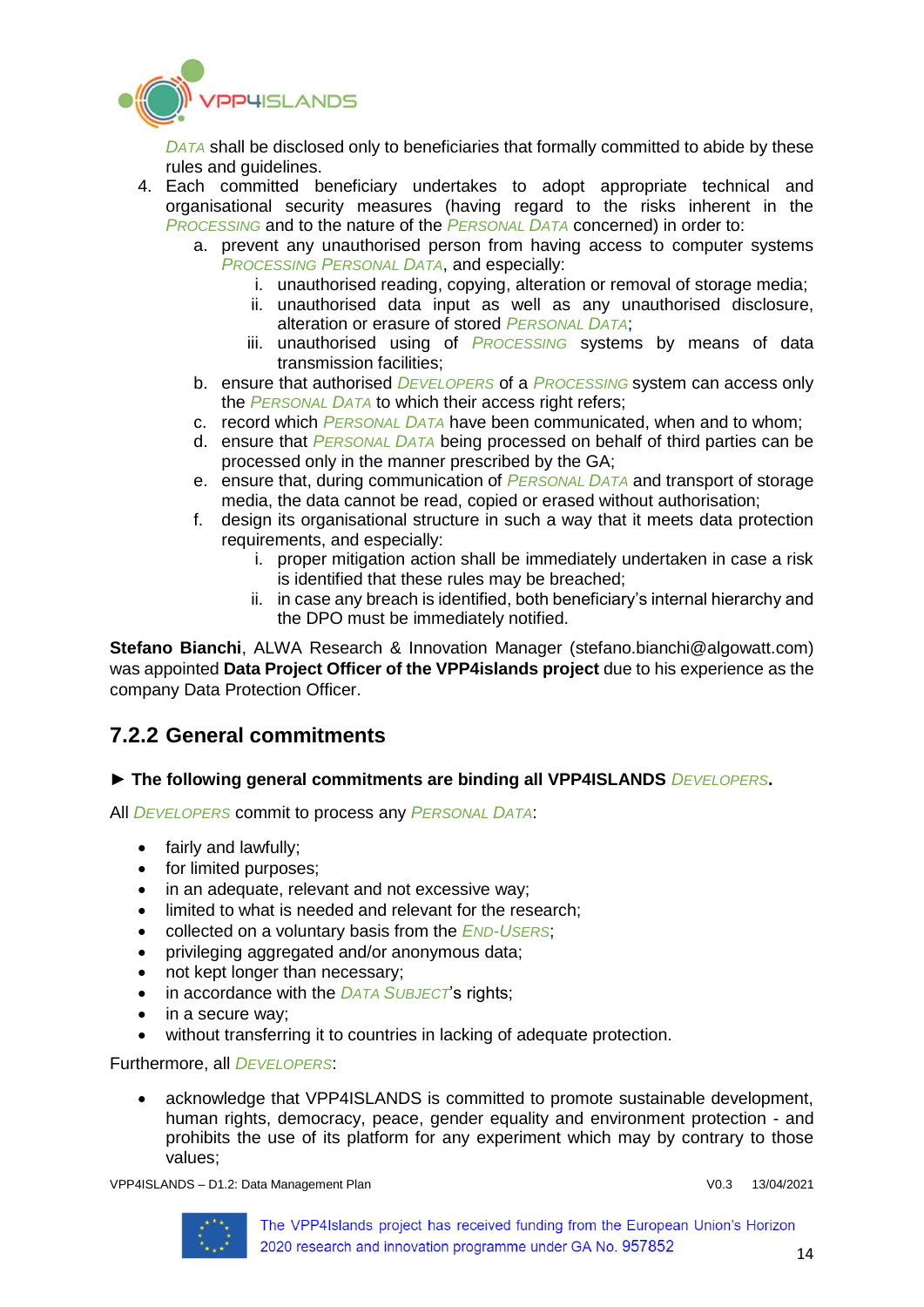

- acknowledge that VPP4ISLANDS is a multidisciplinary research platform, and by contributing data, explicitly authorize the use of non-personal data, including aggregated and anonymized data, for research purpose, including for publications;
- understand that the VPP4ISLANDS platform is provided on a best-effort basis, as is, and relies on a free and voluntary participation;
- acknowledge and agree that data that cannot be linked to a physical person by "reasonable means" are not considered as *PERSONAL DATA*;
- acknowledge that the use of pseudo to log on the platform to create an account without providing the real name and/or physical address of the *USER* constitutes a valid form of pseudonymization, which amounts to a robust security measure in line with European norms;
- ensure that adequate security, technical and procedural measures are adopted in order to avoid the commission of cybercrimes and/or of intellectual property violations and/or of any other crimes through the use of VPP4ISLANDS platform;
- acknowledge that VPP4ISLANDS services cannot be subcontracted/sup-provided to third parties without express and written agreement from the VPP4ISLANDS Consortium;
- renounce to any claim against the VPP4ISLANDS project, committed beneficiaries, partners and agents for any damage or prejudice, which has not been intentionally caused by one or several members of the VPP4ISLANDS project - in case of intentional damage, the claims should be targeted exclusively to the intentional author of the damage<sup>4</sup>.

# <span id="page-14-0"></span>**7.2.3 Specific commitments**

### ▶ The following commitments are binding VPP4ISLANDS all *DATA CONTROLLERS* and *DATA PROCESSORS***.**

Each VPP4ISLANDS *DATA CONTROLLER* and *DATA PROCESSOR* commits to:

- request a written commitment to abide and respect the present rules from their agents (collaborators, students, employees etc.) who can access *PERSONAL DATA*;
- inform the *END-USER* for how long their *PERSONAL DATA* will or may be retained;
- ensure to *END-USER* the possibility to access, rectify, delete or block his/her *PERSONAL DATA*;
- inform the project DPO about:
	- o the location(s) of all data centres where *PERSONAL DATA* shall be processed, and, where and how they may be stored, mirrored, backed up, and recovered;
	- $\circ$  the identity of sub-contractors and sub-processors participating in the *PERSONAL DATA PROCESSING*, ensuring that all the requirements used to protect data are fulfilled;
	- $\circ$  changes concerning the addition or replacement of subcontractors or subprocessors, giving the project at all times the possibility to object to such changes or to terminate the contract;
	- $\circ$  relevant changes concerning applicable cloud computing services with an impact on *PERSONAL DATA*, such as the implementation of additional functions;

VPP4ISLANDS – D1.2: Data Management Plan V0.3 13/04/2021 <sup>4</sup> For Swiss Partners - this clause is void under the Swiss law. Art. 100 of the Swiss Code of Obligations states: - Exclusion of liability - 1 Any agreement purporting to exclude liability for unlawful intent or gross negligence in advance is void.



**.**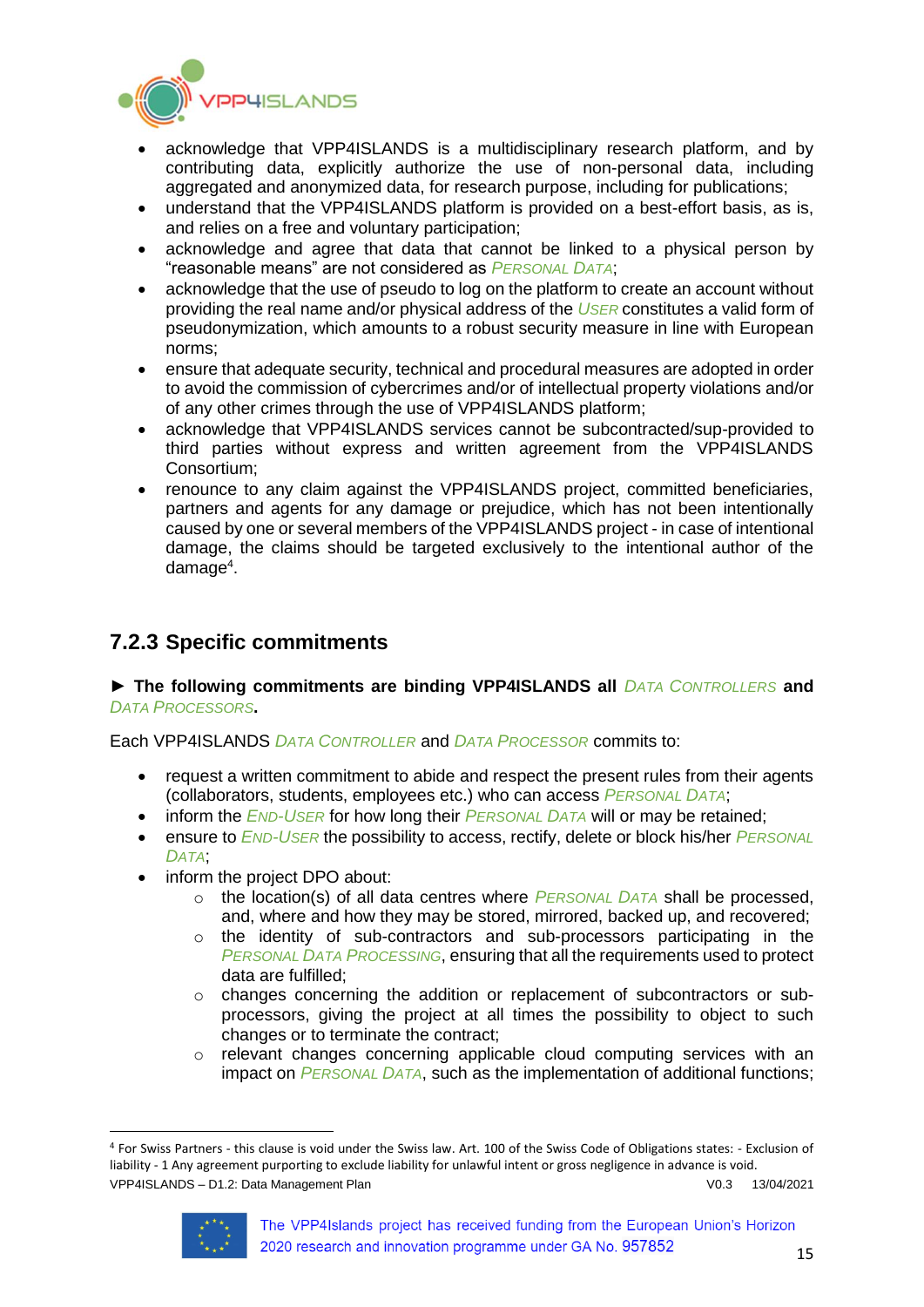

- $\circ$  any data breach, without delay and, where feasible, not later than 72 hours after having become aware of it (otherwise, to be accompanied by the reasons for the delay), indicating the typology of damage realized and, at the end of the duly internal investigation, the possible cause;
- o whether *PERSONAL DATA* might be transferred outside the EU, backed-up and/or recovered across borders, in the regular course of operations or in an emergency.

Each *DATA CONTROLLERS* and *DATA PROCESSORS* is individually responsible for its *PERSONAL DATA PROCESSING* and no joint control is to be created, nor joint liabilities accordingly.

### **7.2.3.1 Data Controller's specific commitments**

Each VPP4ISLANDS *DATA CONTROLLER* commits to the following guidelines:

- collect and use only the *PERSONAL DATA* that is required for declared purposes:
- whenever any *PERSONAL DATA* is collected, explicitly state the precise purpose for the collection and all the ways that the information might be used, including any plans to share it with other parties;
- explicitly state how long this *PERSONAL DATA* will be stored and used, consistently with the "minimization" principle;
- communicate the VPP4ISLANDS privacy policy to *DATA SUBJECTS* whose *PERSONAL DATA* is being collected;
- provide clear and accessible details on how to contact the DPO to obtain additional information or to resolve problems relating to stored personal information;
- ensure that personal information is sufficiently accurate and up-to-date for the intended purposes;
- ensure the *DATA SUBJECTS*' rights of access and rectification of *PERSONAL DATA*;
- ensure that all corrections are propagated in a timely manner to all parties that have received or supplied the inaccurate data;
- promote accountability for how *PERSONAL DATA* is collected, maintained, and shared;
- enforce adherence to privacy policies through such methods as audit logs, internal reviews, independent audits;
- maintain provenance information regarding the sources and history of *PERSONAL DATA* – for at least as long as the data itself is stored as *PERSONAL DATA*.

In particular, the *DATA CONTROLLER* shall:

- ensure internal accessibility to the information about its identity, address and role;
- enable the *END-USER* to actively decide which *PERSONAL DATA* he/she is willing to share and inform the *END-USER* about where and in which modalities his/her *PERSONAL DATA* are stored;
- inform the *END-USER* about the methods available or employed to delete data and whether data may be retained after the *END-USER* has deleted (or requested deletion of) the data, or after the termination of the contract with the VPP4ISLANDS Project, and in each case the period during which they will retain the data;
- implement systematic mechanisms to evaluate, reduce, and destroy unneeded and stale *PERSONAL DATA* on a regular basis, rather than retaining it indefinitely – this mechanism is considered as achieved when *PERSONAL DATA* are fully anonymized;

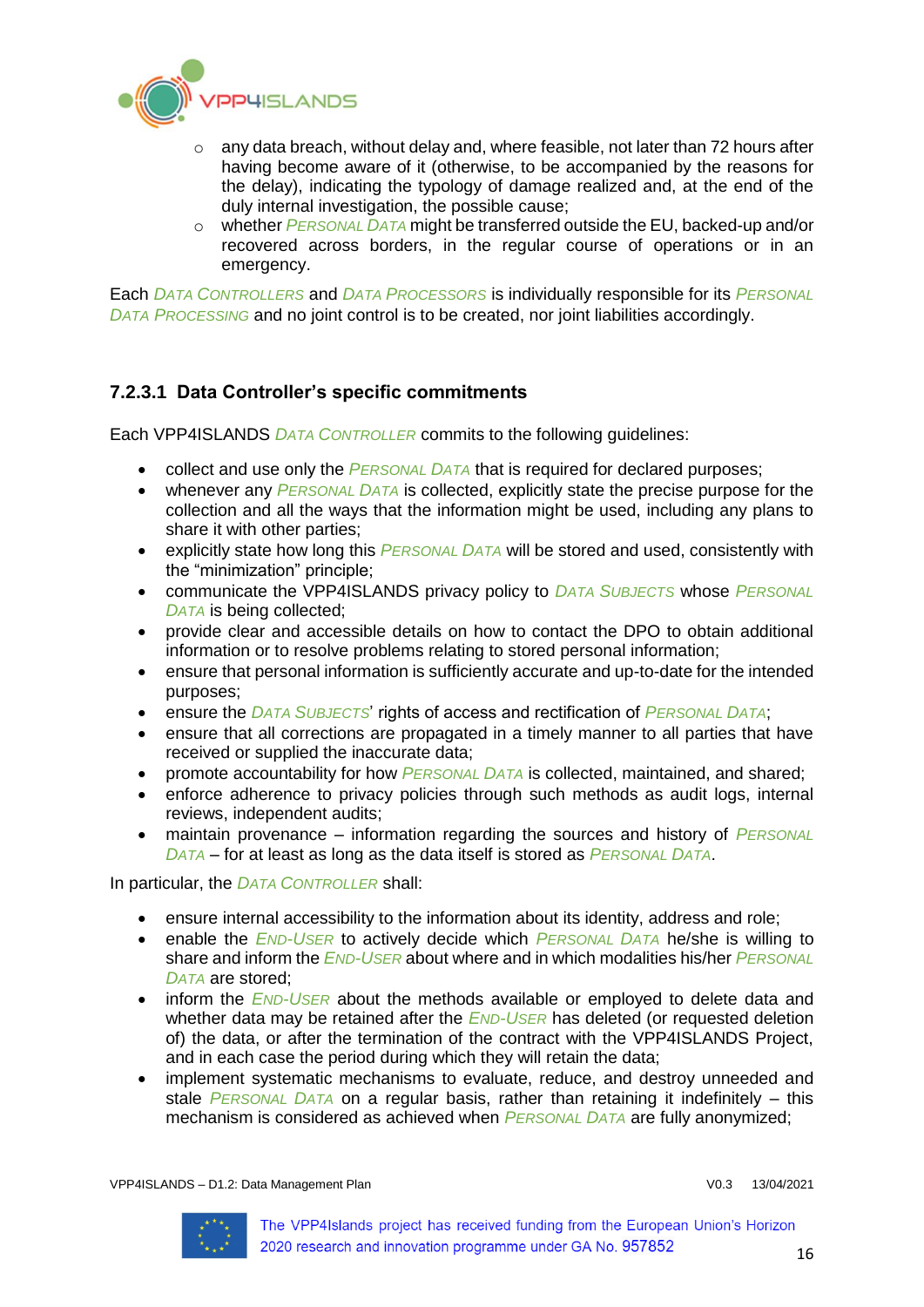

- provide mechanisms to allow individuals to determine with which parties their *PERSONAL DATA* has been shared, and for what purposes, unless legally exempted from doing so;
- before deployment of new activities and technologies that might impact personal privacy, carefully evaluate them for their necessity, effectiveness, and proportionality: the least privacy-invasive alternatives should always be sought;
- ensure that the parties most able to mitigate potential privacy risks and privacy violation incidents are trained, authorized, equipped, and motivated to do so.

The *DATA CONTROLLER* agrees and warrants:

- that the processing of the *PERSONAL DATA* will be carried out in accordance with the relevant provisions of the *APPLICABLE DATA PROTECTION LAW* (and, where applicable, has been notified to the relevant authorities of the Member State where the data controller is established) and does not violate the relevant provisions of that State;
- that throughout the duration of the *PERSONAL DATA* processing services it will instruct the *DATA PROCESSORS* to process the *PERSONAL DATA* transferred only on the *DATA CONTROLLER*'s behalf and in accordance with the *APPLICABLE DATA PROTECTION LAW* and these clauses;
- that any subject appointed as *DATA PROCESSOR* will provide sufficient guarantees in respect of the technical and organisational security measures indicated in these clauses and in the Annex 1 of the GA;
- that after assessment of the requirements of the *APPLICABLE DATA PROTECTION LAW*, the security measures are appropriate to protect *PERSONAL DATA* against accidental or unlawful destruction or accidental loss, alteration, unauthorised disclosure or access, in particular where the processing involves the transmission of data over a network, and against all other unlawful forms of processing, and that these measures ensure a level of security appropriate to the risks presented by the *PROCESSING* and the nature of the data to be protected having regard to the state of the art and the cost of their implementation;
- that it will ensure compliance with the security measures indicated in Annex 1 of the GA;
- that, if the processing will imply the transfer of *PERSONAL DATA* outside the European safety area, the *DATA SUBJECT* has been informed (at the time when *PERSONAL DATA* have been obtained) or will be informed (before, or as soon as possible after, the transfer) that its data could be transmitted to a third country not providing adequate protection within the meaning of the European Directive 95/46/EC;
- to make available to the *DATA SUBJECTS* a summary description of the security measures adopted;
- that, in the event of sub-processing, the *PROCESSING* activity is carried out by a subprocessor providing at least the same level of protection for the *PERSONAL DATA* and for the rights of the *DATA SUBJECT* as the *DATA PROCESSOR*.

The *DATA CONTROLLER* shall ensure that:

- the *END-USER* will be notified about the purpose and the scope of the VPP4ISLANDS project;
- the principle of informed consent by the *END-USERS* is respected (participants to experiments in the context of VPP4ISLANDS project shall always have previously given their formal consent to take part in it, with a clear information on the collected data and their potential use and dissemination);

The *DATA CONTROLLER* finally acknowledges that:

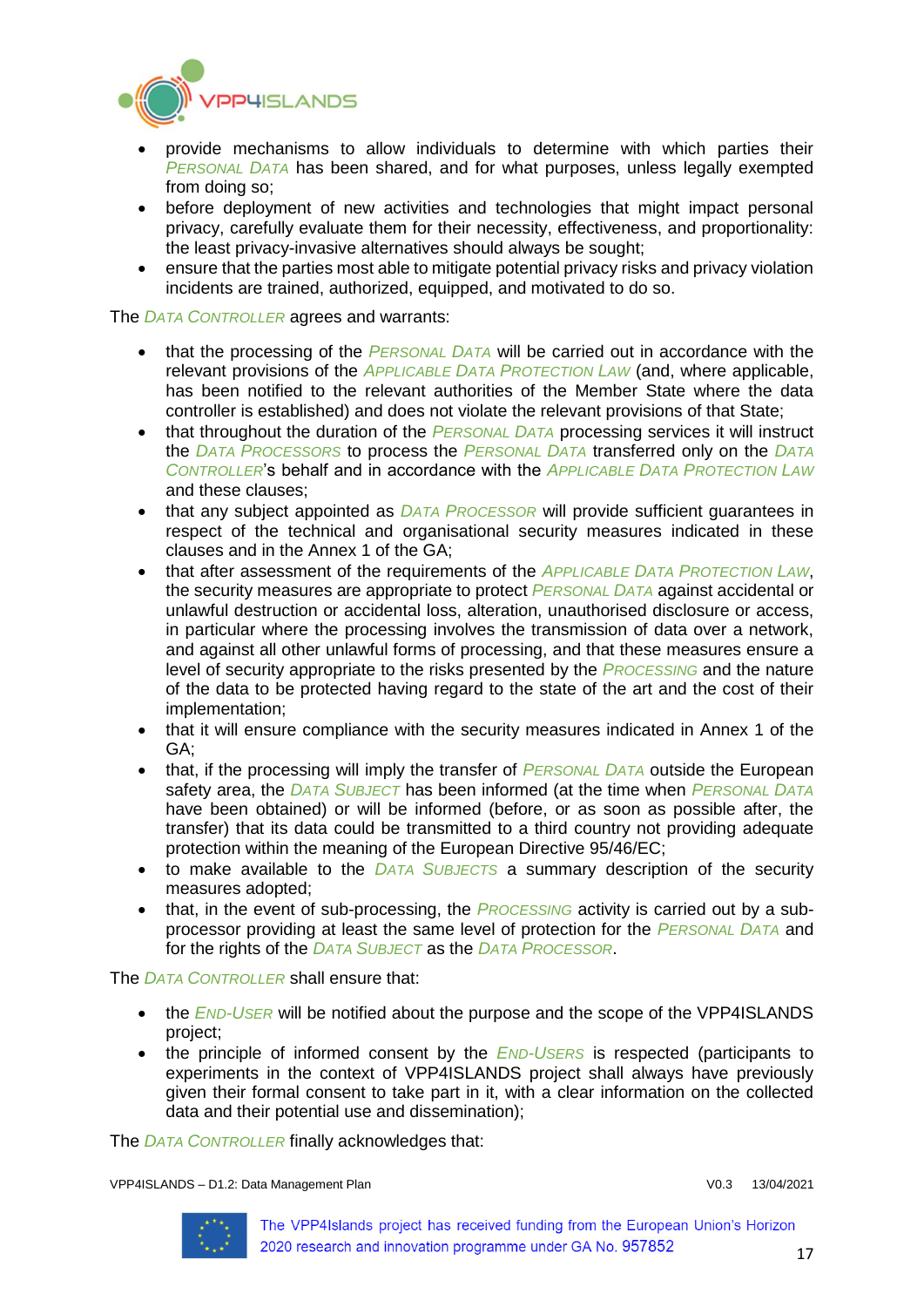

- the *END-USER* is free to grant a consent which can be fully or partially withdrawn with easy modalities, whenever the *END-USER* wants;
- geolocalization, if performed, requires previous *END-USER*'s consent and shall provide, if reasonably implementable, the possibility to choose the level of "granularity of geolocalization".

### **7.2.3.2 Data Processor's specific commitments**

Each *DATA PROCESSOR* agrees and warrants:

- to process the *PERSONAL DATA* only on behalf of the *DATA CONTROLLER*, according to specific agreement, and in compliance with its instructions and these clauses; if it cannot provide such compliance for whatever reasons, it agrees to inform without undue delay and not later than 72 hours after having become aware of it the *DATA CONTROLLER* of its inability to comply, in which case the *DATA CONTROLLER* is entitled to suspend the transfer of data and/or terminate the contract;
- that it has no reason to believe that the legislation applicable to it prevents it from fulfilling the instructions received from the *DATA CONTROLLER* and its obligations under this data *PROCESSING* agreement and that in the event of a change in this legislation which is likely to have a substantial adverse effect on the warranties and obligations provided by these clauses, it will notify the change to the *DATA CONTROLLER* without undue delay and not later than 72 hours after having become aware of it, in which case the *DATA CONTROLLER* is entitled to suspend the transfer of data and/or terminate the contract;
- that it has implemented the technical and organisational security measures indicated in Annex 1 of the GA before processing the *PERSONAL DATA* transferred;
- that it will without undue delay notify the *DATA CONTROLLER* about:
	- o any legally binding request for disclosure of the *PERSONAL DATA* by a law enforcement authority unless otherwise prohibited, such as a prohibition under criminal law to preserve the confidentiality of a law enforcement investigation,
	- o any accidental or unauthorised access (without undue delay and, where feasible, not later than 72 hours - otherwise the reasons for the delay must be declared), and
	- o any request received directly from the *DATA SUBJECTS* without responding to that request, unless it has been otherwise authorised to do so;
- to deal promptly and properly with all inquiries from the *DATA CONTROLLER* relating to its processing of the *PERSONAL DATA* subject to the transfer and to abide by the advice of the competent supervisory authority with regard to the processing of the data transferred;
- at the request of the *DATA CONTROLLER* to submit its data processing facilities for audit of the processing activities covered by these clauses which shall be carried out by the *DATA CONTROLLER*;
- to make available to the *DATA SUBJECT* upon request a copy of the data *PROCESSING* agreement, or any existing contract for sub-processing, and a summary description of the security measures in those cases where the *DATA SUBJECT* is unable to obtain a copy from the *DATA CONTROLLER*;
- that, in the event of sub-processing, it has previously informed the *DATA CONTROLLER* and obtained its prior written consent.

The *DATA PROCESSOR* shall not subcontract any of its processing operations performed on behalf of the *DATA CONTROLLER* under these clauses without the prior written consent of the *DATA CONTROLLER*. Where the *DATA PROCESSOR* subcontracts its obligations under these

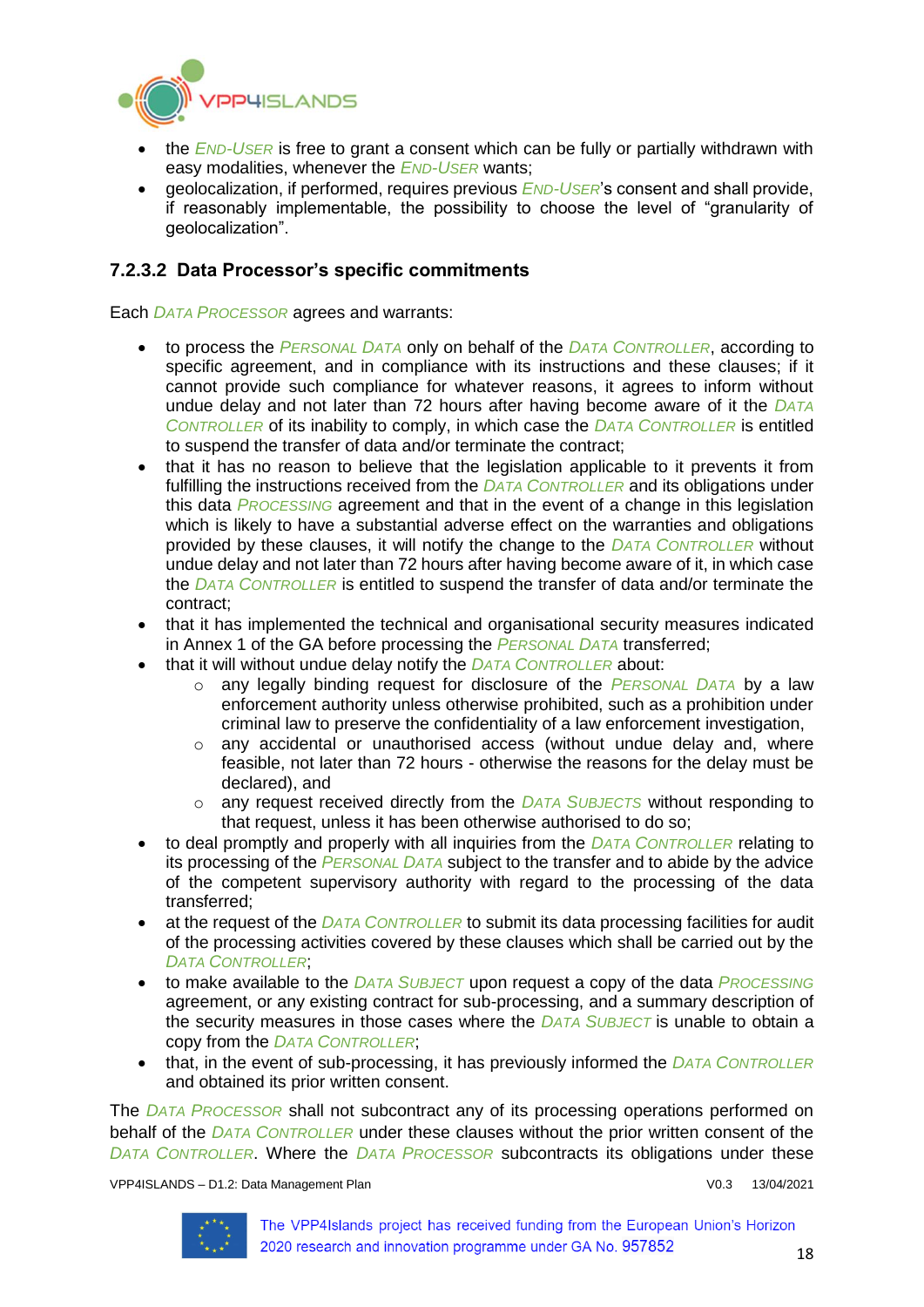

clauses, with the written consent of the *DATA CONTROLLER*, it shall do so only by way of a written agreement with the sub-processor in the name and on behalf of *DATA CONTROLLER*, which imposes the same obligations on the sub-processor as are imposed on the *DATA PROCESSOR* under these clauses. Where the sub-processor fails to fulfil its data protection obligations under such written agreement the data processor shall remain fully liable to the *DATA CONTROLLER* for the performance of the sub-processor's obligations under such agreement.

Each *DATA PROCESSOR* in the context of VPP4ISLANDS project agrees that on the termination of the provision of data *PROCESSING* services, the *DATA PROCESSOR* and the sub-processor shall, at the choice of the *DATA CONTROLLER*, return all the *PERSONAL DATA* transferred and the copies thereof to the *DATA CONTROLLER* or shall destroy all the *PERSONAL DATA* and certify (by means of a self-declaration indicating the applicable **Data Processing Record**) to the *DATA CONTROLLER* that it has done so, unless legislation imposed upon the *DATA PROCESSOR* prevents it from returning or destroying all or part of the *PERSONAL DATA* transferred. In that case, the *DATA PROCESSOR* warrants that it will guarantee the confidentiality of the *PERSONAL DATA* transferred and will not actively process the *PERSONAL DATA* transferred anymore.

The *DATA PROCESSOR* and the sub-processor warrant that upon request of the *DATA CONTROLLER* and/or of a supervisory authority, it will submit its data *PROCESSING* facilities for an audit of the measures.

## <span id="page-18-0"></span>**7.2.4 Operative guidelines 7.2.4.1 Data exchange guidelines**

The herein included **Data Exchange Guidelines** provide reference instructions for all VPP4ISLANDS *DEVELOPERS* to properly manage all data exchanges, independently from the nature of the exchanged data (i.e. *PERSONAL DATA* or other types of data), within all VPP4ISLANDS project's activities.

The VPP4ISLANDS *DEVELOPERS* engaged in sharing *PERSONAL DATA* (or other types of data) are required to include a description of their respective data sharing agreements in terms of formal **Data Processing Records (DPR)** to be included in an overall project's **Data Processing Log (DPL)** maintained by the DPO.

Any time a new exchange of *PERSONAL DATA* (or other types of data) is previously agreed in written form between a *DATA CONTROLLER* and *DATA PROCESSOR*:

- a new DPR must be filled in:
- the filled-in DPR must be sent to the DPO for notification (within a reasonable period, but at the latest 72 hours after editing the new DPR);
- the filled-in DPR must be added accordingly by the DPO to the DPL.

The DPR can be filled in by any agent (researcher, employee, etc.) affiliated to the *DATA CONTROLLER* or to the *DATA PROCESSOR*, according to the agreements undertaken.

A separate DPR is needed each time the same data is handed by the *DATA CONTROLLER* to another *DATA PROCESSOR* for *PROCESSING*.

The DPO is responsible for updating the DPL according to the DPR received, to be stored in chronological order and numbered consequently.

VPP4ISLANDS – D1.2: Data Management Plan V0.3 13/04/2021

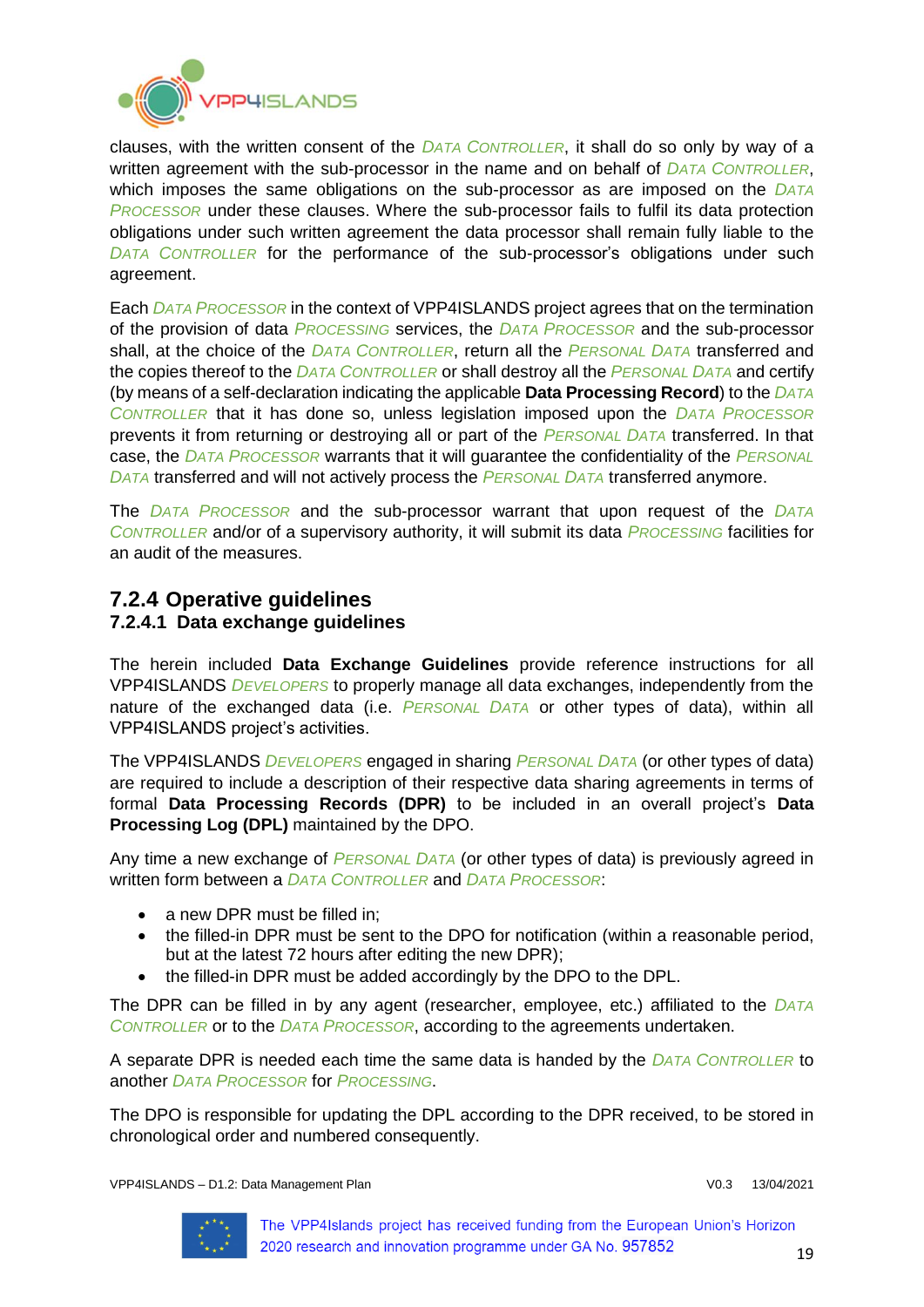



**Figure 2. Data Exchange Procedure (DEP)**

The procedure of DPR issue and DPL update is meant to:

- homogenize the reporting of data exchanges;
- formalize the process of notification to the DPO;
- keep a tracked history of any data exchange within the project activities;
- alleviate compliance burden for partners who do not need to exchange data:
- identify each partner's role in data exchanges<sup>5</sup>;
- specify the nature of data exchanged (Data Type field);
- describe the data exchanged (Data Description/Notes field);
- formalize the use of the data exchanged (Processing Purpose field);
- associate the use of the data exchanged to technical activities (Related WPs/Tasks field);
- contextualize the use of the data exchanged to demonstration activities (Related Use Cases field);
- record the data storage facility for the data exchanged (Data Processor Storage field).

The procedure described above, as well as all consequent internal activities for both *DATA CONTROLLERS* and *DATA PROCESSORS*, are bound by the constraints expressed in rules and commitments reported in Section [7.2.](#page-12-0)

#### The following table illustrates the template of a DPR:

| <b>Data Processing Record #<n></n></b> |                                                                                          |
|----------------------------------------|------------------------------------------------------------------------------------------|
| Created on                             | <dd.mm.yyyy></dd.mm.yyyy>                                                                |
| Created by                             | <name surname=""> (<beneficiary name="" short="">, <email>)</email></beneficiary></name> |
| <b>Data Protection Officer</b>         | <name surname=""> (<beneficiary name="" short="">, <email>)</email></beneficiary></name> |
| Data Controller                        | <beneficiary name="" short=""></beneficiary>                                             |
| Data Processor                         | <beneficiary name="" short=""></beneficiary>                                             |
| Data Exchange Channel                  | $\cdots$                                                                                 |
| Data Type                              | $\cdots$                                                                                 |
| <b>Processing Purpose</b>              | $\cdots$                                                                                 |
| <b>Retention Time</b>                  | $$ - <dd.mm.yyyy></dd.mm.yyyy>                                                           |
| <b>Data Processor Storage</b>          | $\cdots$                                                                                 |
| <b>Related Use Cases</b>               | <use case="" reference=""></use>                                                         |
| <b>Related WPs/Tasks</b>               | WP < N                                                                                   |
| <b>Data Description/Notes</b>          | $\cdots$                                                                                 |

VPP4ISLANDS – D1.2: Data Management Plan V0.3 13/04/2021 <sup>5</sup> E.g. to avoid that all project partners might be considered 'co-controllers' according to the signature of the GA, as by default they all determined the purpose and use of *PERSONAL DATA* on the VPP4ISLANDS project.



**.**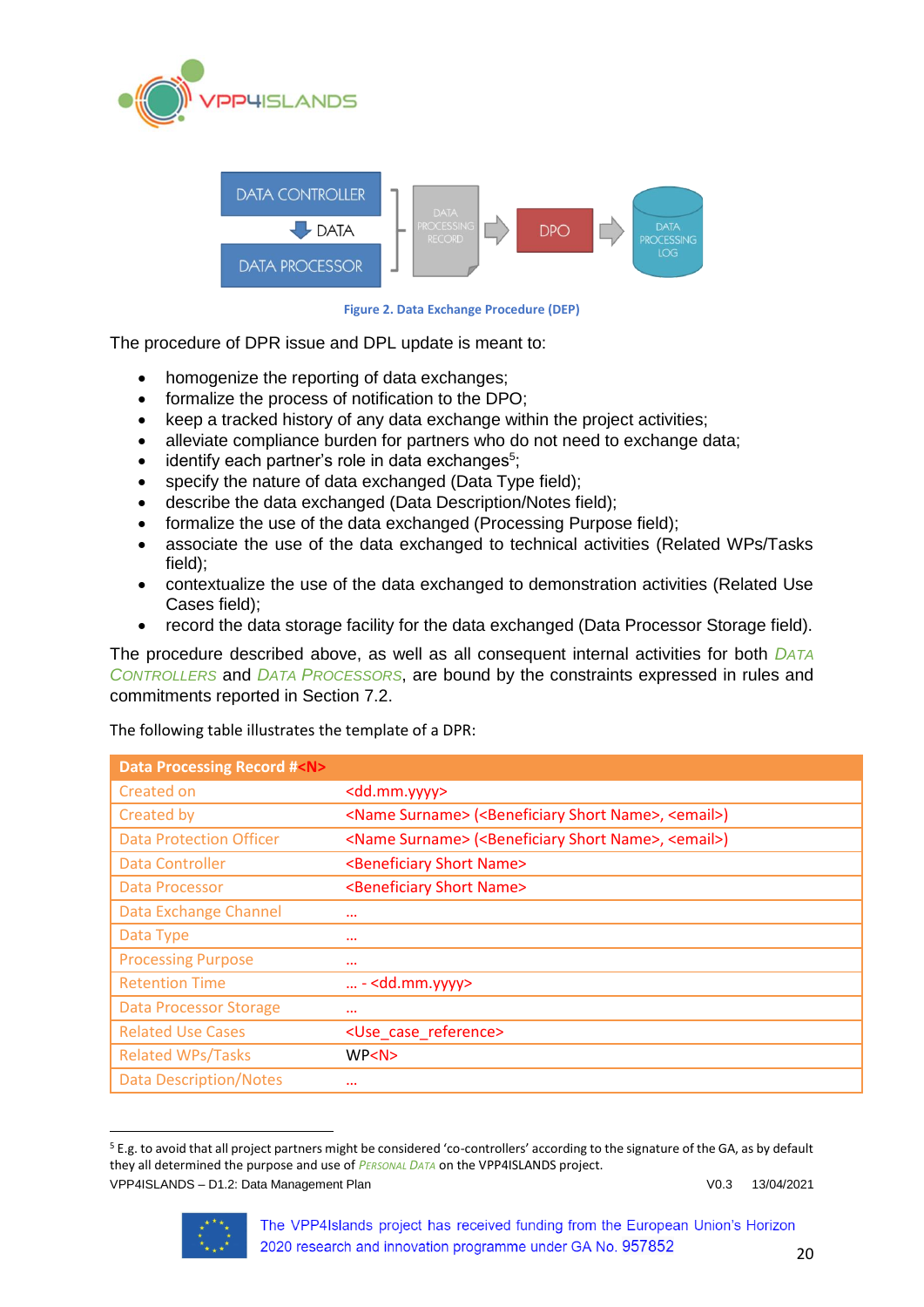

The fields *DATA CONTROLLER* and *DATA PROCESSOR* of the DPR must be filled in with beneficiaries' short names.

## **7.2.4.2 Data processing guidelines**

The herein included Data Processing Guidelines provide reference instructions for all VPP4ISLANDS *DEVELOPERS* to properly manage all data *PROCESSING*, independently from the nature of the data (i.e. *PERSONAL DATA* or other types of data), within all VPP4ISLANDS's project activities.

They are therefore meant to be applied by *DATA CONTROLLER* and *DATA PROCESSOR* as for their operational roles:

- any *DATA CONTROLLER* is bound to respect these guidelines before providing data to a *DATA PROCESSOR* within the agreement formalized by a DPR (data preparation phase);
- any *DATA PROCESSOR* is bound to respect these guidelines once data have been received by a *DATA CONTROLLER* and the *PROCESSING* is operated accordingly to the Purpose expressed in the DPR (data elaboration phase).

covering respectively the Data Preparation phase and Data Elaboration phase, which are both part of the overall Data *PROCESSING* procedure.



**Figure 3. Overview of data-related procedures.**

The following instructions are formalized to cover all data-related procedures:

- **Data Collection Phase**
	- o VPP4IBoxes data collection details (to be technically defined)
	- o VPP4IPlatform data collection details (to be technically defined)
	- o Smart contract data management details (to be technically defined)
	- o Hybrid Authentication and Auhorization Infrastructure (to be technically defined)

### • **Data Preparation Phase**

o Pseudonymization: the *DATA CONTROLLER* shall adopt processing of *PERSONAL DATA* in such a manner that the *PERSONAL DATA* can no longer be attributed to

VPP4ISLANDS – D1.2: Data Management Plan V0.3 13/04/2021

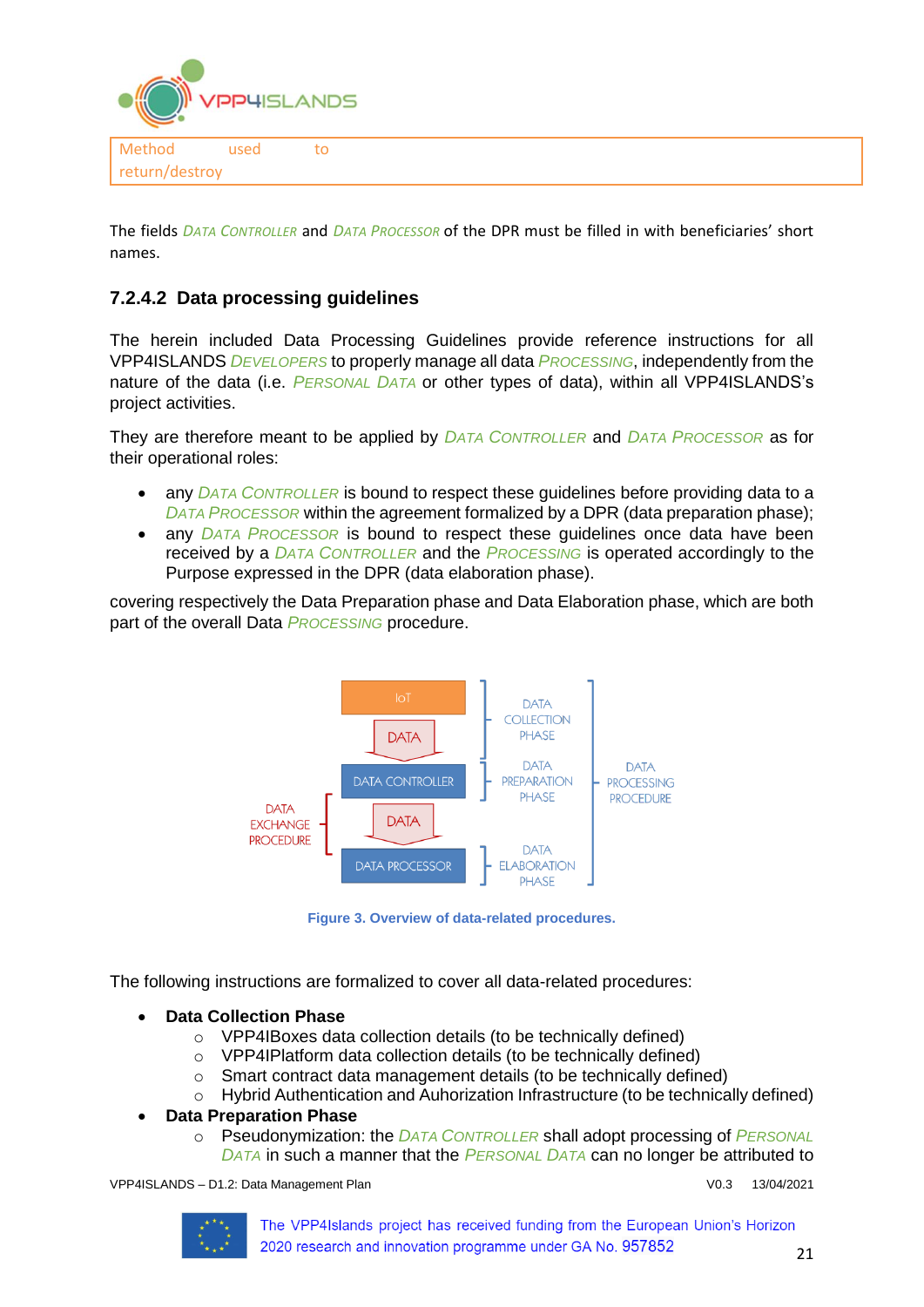

a specific *DATA SUBJECT* without the use of additional information, provided that such additional information is kept separately and is subject to technical and organisational measures to ensure that the *PERSONAL DATA* are not attributed to an identified or identifiable natural person. This task will be done by the *DATA CONTROLLER* in the event that there is a written agreement by which the *DATA PROCESSOR* cannot receive personal identifiable data.

- o Password-protection: in order to secure the Data Exchange Procedure, data transferred as archive files (e.g. .zip/.rar) shall be protected by a password exchanged only between the *DATA CONTROLLER* and the *DATA PROCESSOR* as indicated in the DPR.
- **Data Elaboration Phase**
	- o Any (and all personally identifiable) information will be either pseudonimized or anonimized by any *DATA PROCESSING* module before being transferred to the GUIs so as to ensure that no reidentification is possible. In the event that as result of the previous written agreement between the task of data anonymization or pseudonymization is assigned to the *DATA CONTROLLER*, then if the *DATA PROCESSOR* receives identifiable *PERSONAL DATA* from the *DATA CONTROLLER,* the *DATA PROCESSOR* will: (a)return or destroy the received data; (b) raise an incidence to the *DATA CONTROLLER* and the *DPO* about this fact and (c) request for an anomimyzed version of the data.
	- o Any data that is not strictly necessary for the elaboration carried out by *DATA PROCESSING* components (e.g. for monitoring and/or enforcement of security/privacy policies) should be automatically discarded by the component itself.

For all the aforementioned phases (and elaboration in particular), the following general principles, restrictions and solutions also apply:

### • **Access control to premises and facilities**

*Unauthorized access (in the physical sense) must be prevented.* Technical and organizational measures to control access to premises and facilities, in particular to check authorization, shall be implemented, e.g.:

o Access control system (ID reader, magnetic card, chip card)

### • **Access control to systems**

*Unauthorized access to IT systems must be prevented.*

Technical (ID/password security) and organizational measures for user identification and authentication shall be implemented:

- $\circ$  Password definition procedures (incl. special characters, minimum length, expiration)
- o Automatic blocking (e.g. password or timeout)

### • **Access control to data**

*Activities in IT systems not covered by the allocated access rights must be prevented.*

Requirements-driven definition of the authorization scheme and access rights, and monitoring and logging of accesses, shall be implemented:

- o Differentiated access rights (profiles, roles, transactions and objects)
- o Reports regarding accesses and access attempts

### • **Disclosure control**

*Aspects of the disclosure of PERSONAL DATA must be controlled: electronic transfer, data transport, transmission control, etc.*

Proper measures to transport, transmit and communicate or store data on data media (manual or electronic) and for subsequent checking must be implemented:

VPP4ISLANDS – D1.2: Data Management Plan Vertical Communication of V0.3 13/04/2021